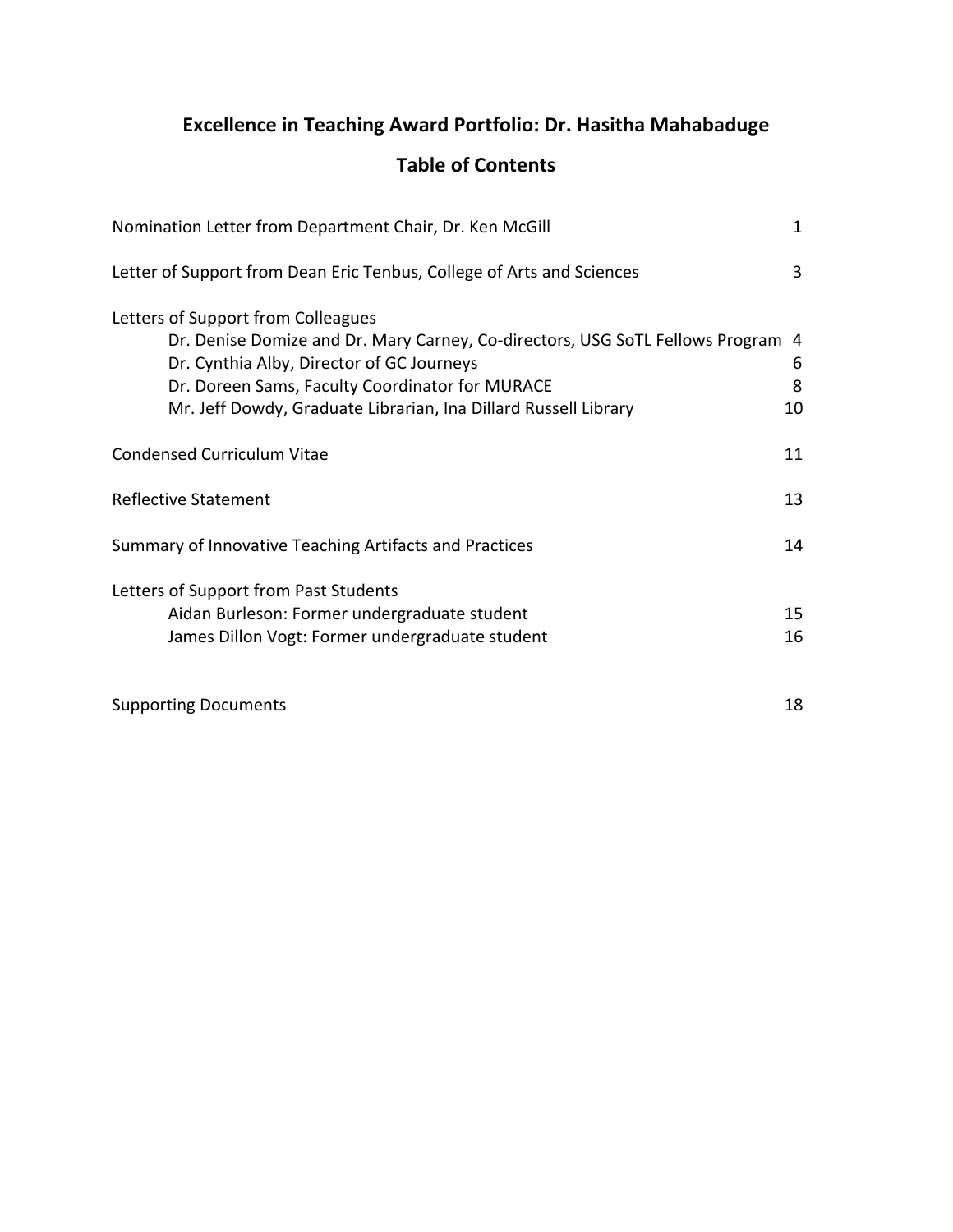

#### Department of Chemistry, Physics and Astronomy

College of Arts and Sciences Campus Box 82 Milledgeville, Georgia 31061-0490 Phone (478) 445-5769 Fax (478) 445-1092

February 22, 2019

Dear Members of the Excellence in Teaching Award Committee,

It is my pleasure to nominate Dr. Hasitha Mahabaduge for the 2018-19 Excellence in Teaching Award. His caring nature as an educator, his successful teaching pedagogies, his contributions to strengthening our physics program curriculum by developing three new courses, the community outreach activities he conducts as part of his coursework, and his unending quest to learn and implement new teaching techniques make him and excellent candidate for the Award for Excellence in Teaching.

Over the past three years, Dr. Mahabaduge voluntarily taught one course overload every year. On all three occasions, he volunteered to teach these courses solely because students requested him to teach them. For example, in Fall 2016, our graduating seniors requested a renewable energy course out of a desire to learn and develop the necessary skills to enter the growing field of renewable energy. To address their needs, Dr. Mahabaduge developed and offered the course Physical Principles of Renewable Energy. He did the same in 2017 and 2018 and taught two more courses just to help students graduate on time. He taught these courses on top of his regular 4/4 course load. In my opinion, this demonstrates that he cares for his students and goes the extra mile to help them. His caring nature is a recurring theme in student evaluations as well. Below, I quote one of the student comments that reflects this great attribute of him as an educator.

"The professor seemed to genuinely care about his students and wanted them all to succeed. If there was a student that did not understand a concept, the professor tried several different methods and approaches to help not only the confused student, but the entire class in general to better understand topics. He made a potentially dreadful class much less so by always having a great attitude and knowing when to make physics related jokes or physics related real world experiences, which really made the class more enjoyable."

Dr. Mahabaduge joined Georgia College with a strong research background. He has found ways to successfully integrate research into course work to share his expertise not only with his research students but also with all students who take upper level courses with him. Some of his students (not research students) have presented their course work research both local and regional conferences, including Georgia College Student Research Conference, Georgia Undergraduate Research Conference, and Southeastern Section of the American Physical Society meeting. It is worth mentioning that the retrofitted solar golf cart research project, which gained regional and national attention, was initiated as a research project for one of his classes (https://www.cur.org/georgia\_college\_students\_use\_summer\_sun\_to\_power\_golf\_carts/). This Fall, he also co-presented one of our Center for Teaching and Learning Workshops on "Integrating undergraduate research into a course and across the curriculum." Dr. Mahabaduge also collaborates with our librarians to teach our students necessary skills in information literacy. He started this collaboration as part of his Russell Library Fellows program but continues it due to the benefits gained by his students.

#### **Milledgeville • Macon • Warner Robins**

*Georgia College & State University, established in 1889, is Georgia's Public Liberal Arts University. University System of Georgia*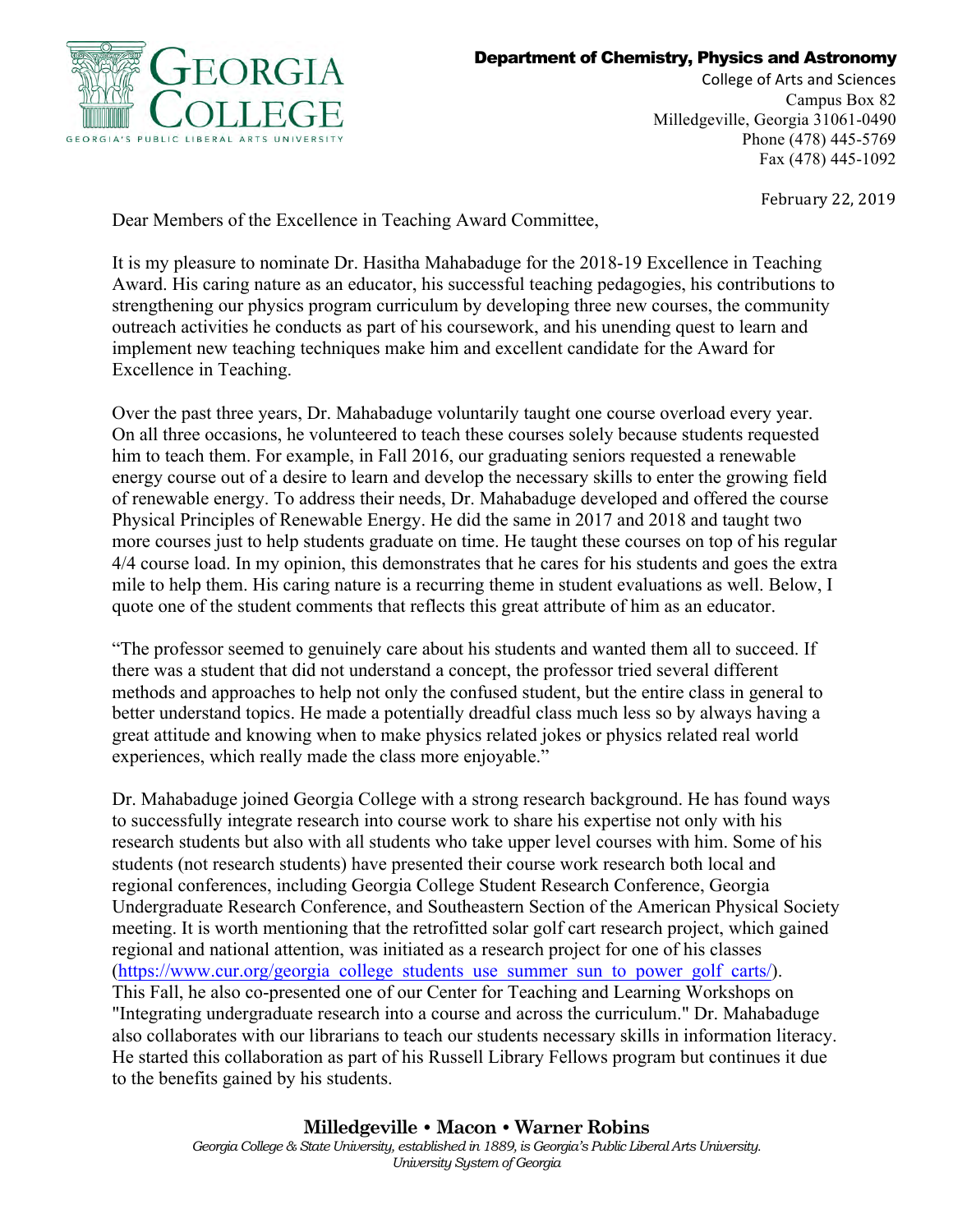So far, Dr. Mahabaduge has developed and offered three new courses: Solid State Physics, Thermodynamics, and Statistical Mechanics, in addition to his course in Renewable Energy, to make our physics curriculum on par with the physics curricula throughout the rest of the country. He is also a member of the physics curriculum committee. The committee recommended making two more courses: Advanced Electricity and Magnetism and Advanced Quantum Mechanics required for graduation. This change, along with the new courses taught by Dr. Mahabaduge, make our graduating students well prepared for continuing their graduate studies. Specifically, the Thermodynamics and Statistical Mechanics (and Electricity and Magnetism) courses he taught had a significant impact on students' scores in their GRE Physics test.

In Fall 2016, Dr. Mahabaduge started a renewable energy workshop series to local elementary school students and part of his Physical Principles of Renewable Energy course. This workshop gained much interest from the teachers of the local elementary schools, and he has offered it every year since then (https://frontpage.gcsu.edu/article/news/power-fun-physics-studentsenergize-science-elementary-school-kids). He makes this part of the course work for capstone courses he teaches and makes it relevant for both elementary school students as well as our students by picking a theme that matches the respective capstone course.

One of the best things I like about Dr. Mahabaduge is he models himself not only as an educator but also as a good learner. He was part of the University System of Georgia Scholarship of Teaching and Learning (USG SoTL) fellows program during 2017-2018, he is part of the GC active learning fellow cohort for the 2018-2019. He has presented several times in regional, national and international teaching and learning conferences. One key thing I would like to highlight here is that he presented twice with his students in the USG Teaching and Learning Conference in 2017 and 2018, and once in the SoTL Commons conference in January 2019.

I would also like to add that as one of the experimental physics researchers in the department, Dr. Mahabaduge maintains an active research group mentoring 8-10 students every year. Over Summer 2018, he also mentored two high school students. His students' research presentations have also won recognition and awards (https://frontpage.gcsu.edu/announcement/physics-majorwins-honorable-mention-poster-competition-energy-summit)

Dr. Mahabaduge is clearly an inspiration for both his students and fellow faculty, and I sincerely believe that he deserves to be recognized for the excellence in his teaching.

Respectfully

méli

Dr Ken McGill Chair Chemistry, Physics and Astronomy Department Georgia College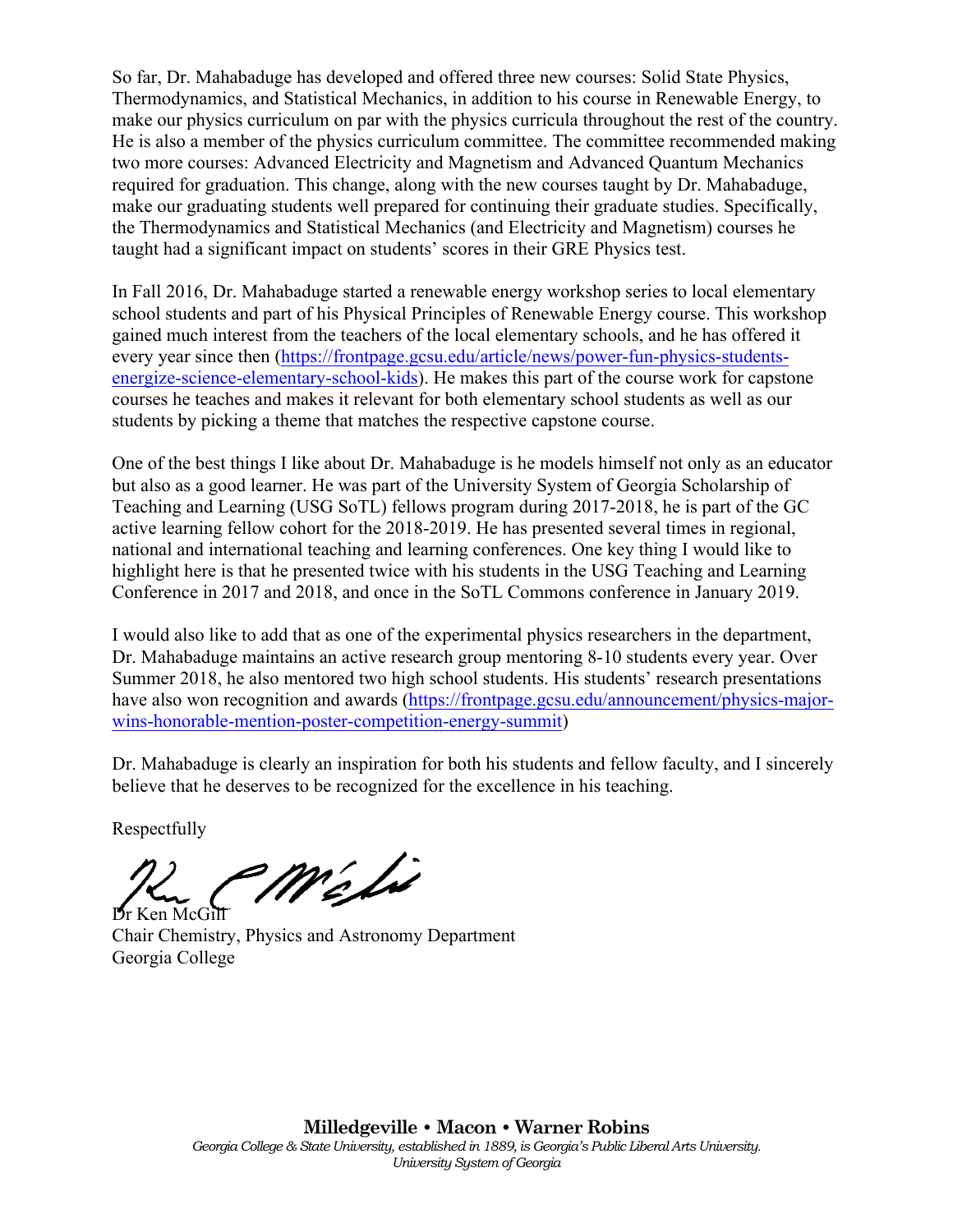# Office of the Dean





27 February 2019

Dear Faculty Award Selection Committee,

I write to nominate **Dr. Hasitha Mahabaduge** from the Department of Chemistry, Physics, and Astronomy for the Excellence in Teaching award. Based on the strong, detailed letter of support from his department chair, I can recommend him without reservation as an excellent teacher worthy of this award.

While coming from a research background in physics, Dr. Mahabaduge has emerged as one of the most innovative and engaging professors in the college. He has made learning physics fun, as his enthusiasm for the subject is contagious with students. He has been very active in undergraduate research. The most notable of these efforts has been the project he has guided with several students on the solar-powered golf cart. In addition to creating three new vital physics courses (Solid State Physics, Thermodynamics, and Statistical Mechanics), he has often taught overloads and created courses to allow students to get additional classroom experience to better align with either their graduate school or career objectives.

His passion for teaching extends beyond the GC classroom into the community at large. For example, Dr. Mahabaduge has reached out to the community schools to share his passion for renewable energy, and he takes his energy workshop on the road annually to teach elementary school-aged students about the importance of this subject. Further, he has incorporated the scholarship of teaching and learning into his portfolio here at Georgia College as a member of the GC active learning fellow cohort and as another avenue for research dissemination for his students.

In sum, Dr. Mahabaduge's excellence in teaching is truly preeminent and I believe merits the Excellence in Teaching award for 2018-19.

Cordially,

Eric G. Tenbus, PhD Dean, College of Arts and Sciences Professor of History eric.tenbus@gcsu.edu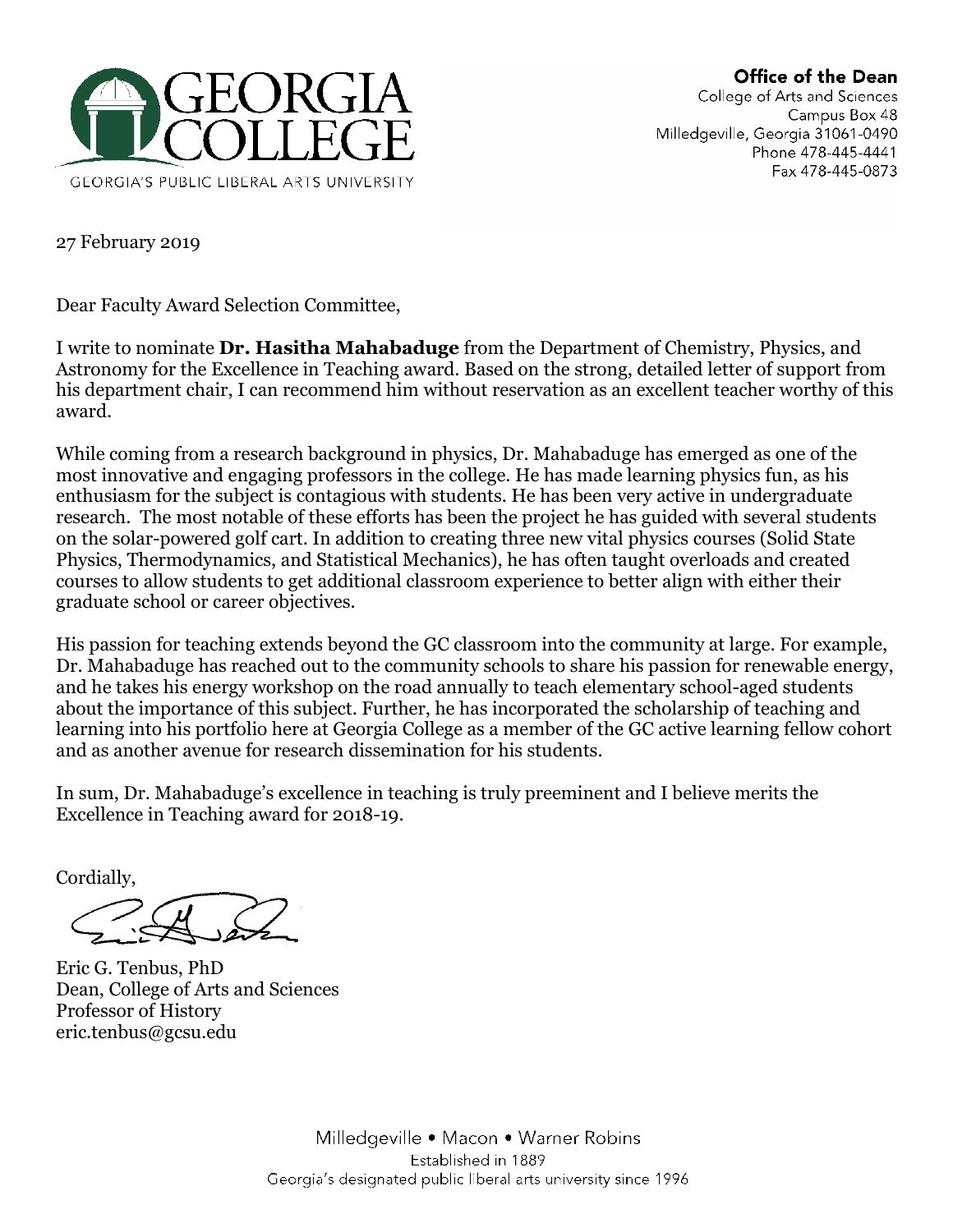

**BOARD OF REGENTS OF THE UNIVERSITY SYSTEM OF GEORGIA** 

Denise P. Domizi, PhD Director of Faculty Development 270 Washington St., SW Atlanta, Georgia 30334

Phone: (770) 765•2836 email: denise,domizi@usg.edu

15 February 2019

Jeanne Sewell, MSN, RN-BC Co-Director, Center for Teaching and Learning Georgia College & State University 231 W Hancock St. Milledgeville GA 31061

Dear Jeanne Sewell,

As co-directors of the University System of Georgia (USG) Scholarship of Teaching & Learning (So TL) Fellows Program, we are pleased to write this letter in support of Dr. Hasitha Mahabaduge for Georgia College's Award for Excellence in Teaching. The USG SoTL Fellows program was created to foster and support a community of learners from across the USG who meet over the course of a year to design and implement a classroom-based research project.

In looking over the criteria for this award—1) use of effective teaching strategies, 2) strongly committed to teaching and learning, and 3) commitment to fostering academic success of students-it is evident that SoTL cuts across the boundaries of all three of these qualities. In our work with Dr. Mahabaduge as a 2017-2018 USG SoTL Fellow, we likewise saw evidence of how his philosophy of teaching-as-research cuts across these boundaries. In Dr. Mahabaduge's own words, "Teaching as Research involves systematic and reflective use of research methods to develop and implement teaching practices that advance the learning experiences and outcomes of students and teachers."

The topical focus of the 2017-2018 USG SoTL Fellows cohort was American Association of Colleges & Universities' (AAC&U) Liberal Education and America's Promise (LEAP). LEAP is a set of practices, tools, and ideals designed to prepare students for the 21st century workplace by creating engaged and informed citizens who are capable of higher levels of learning as well as strong intellectual and practical skills. Dr. Mahabaduge's work with the USG SoTL Fellows led to a number of projects that incorporated principles of LEAP into his courses, including such High-Impact Practices (HIPs) as signature work and capstone projects. His USG SoTL Fellows research project, "Impact of integrating undergraduate research and students' signature work into coursework on student learning," demonstrates a contribution to the national LEAP project. The quality of his work with the USG SoTL Fellows is evidenced in the three oral presentations and one poster presentation that he completed, an impressive number for a year-long program.

> *"Creating A More Educated Georgia"*  www.usg.edu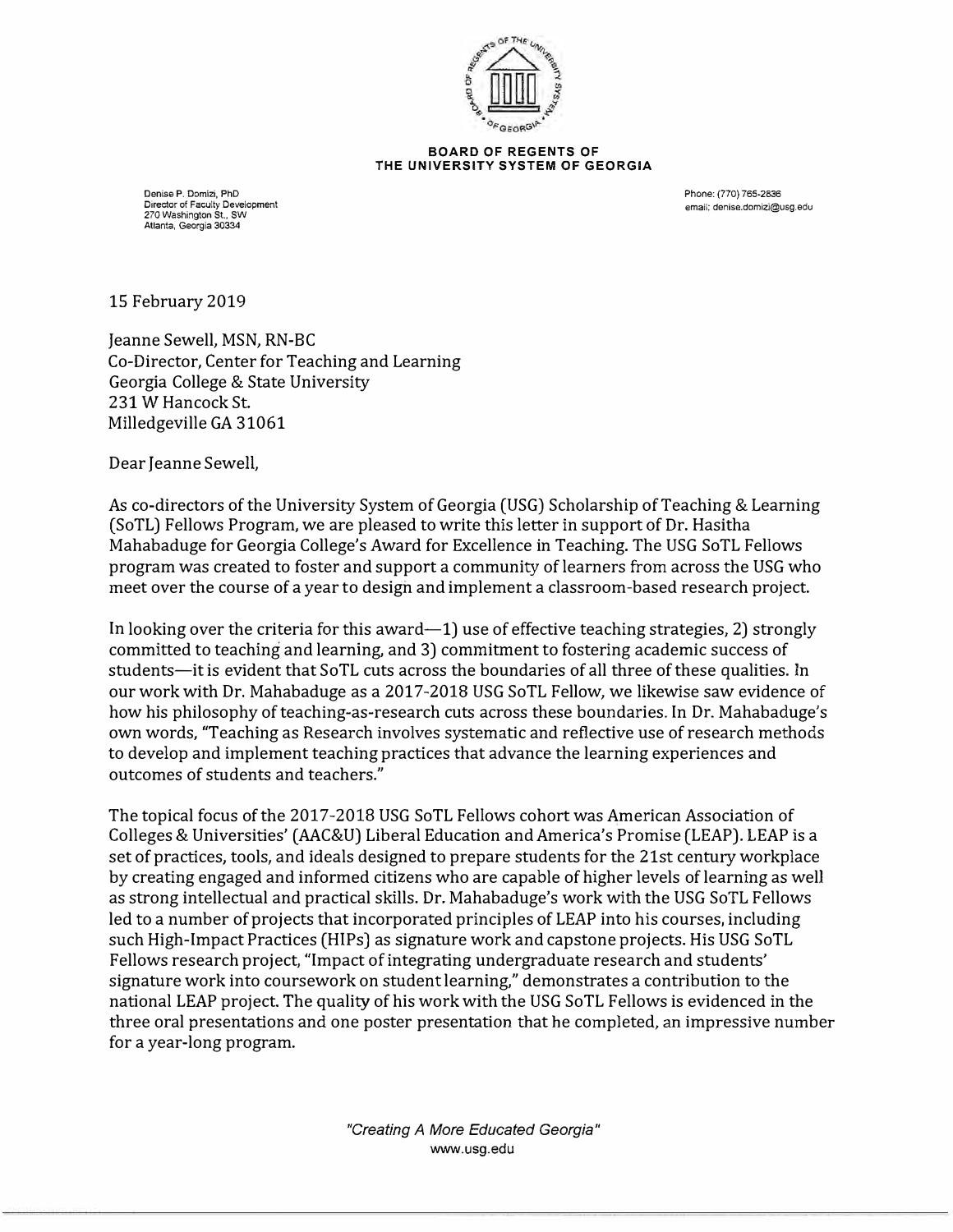As Dr. Mahabaduge has suggested to us, his work with LEAP promotes students' signature work to prepare them to complete a substantial cross-disciplinary project in a topic significant to the student and society. In two upper-level physics courses, he integrated hands-on research and community-based projects designed to let students pursue their own signature work, applying the knowledge they gained from the course. This kind of project promotes student motivation and mastery, two elements of deep learning. The students retrofitted a solar powered golf cart and conducted renewable energy workshops for elementary schools as part of their course work. Linking the real world to the book work of physics is a hallmark of teaching excellence through the integration of research, teaching, and service -- both for the professor and the students. The project for retrofitting a solar powered golf cart is a classic example of students' signature work promoted by the LEAP initiative.

Dr. Mahabaduge's research examines the impact of signature work with intentionally integrating undergraduate research (one of LEAP's HIPs) into course work on student learning and employability. He helps students bridge the college and work divide by including them in real-world experiences. For instance, he and a student co-presented at the 2018 USG Teaching & Learning Conference, with the student sharing on his experiences one year after graduation and the impact of having completed a signature work as part the course. Dr. Mahabaduge's professional support for students in his classes and his lab create enduring working relationships.

Dr. Mahabaduge's teaching excellence is evident not only in innovative, evidence-based teaching but extends to sharing how faculty development can enrich teaching. He presented with his peers at the 2018 USG Teaching & Learning Conference a session entitled, SoTL Communities of Practice for Research on Teaching and Learning. He is already a rising star in Georgia's active SoTL community. Further, he was an exemplary member of the learning community and was generous with his colleagues in sharing his already significant knowledge of the intersection of teaching and research.

As co-directors of the USG SoTL Fellows program, we have the privilege of working with outstanding faculty from across the state. Dr. Mahabaduge is exceptional among this group, and he is exemplary of the highest level of integrating research and teaching to achieve greater student outcomes.

Sincerely.

Denise P. Domizi, Ph.D. Director of Faculty Development Co-Director, USG SoTL Fellows program University System of Georgia

Mar, (in

Mary Carney, Ph.D. Professor English Co-Director, USG SoTL Fellows Program Director, Center for Teaching, Learning, & Leadership University of North Georgia

"Creating A More Educated Georgia" www.usg.edu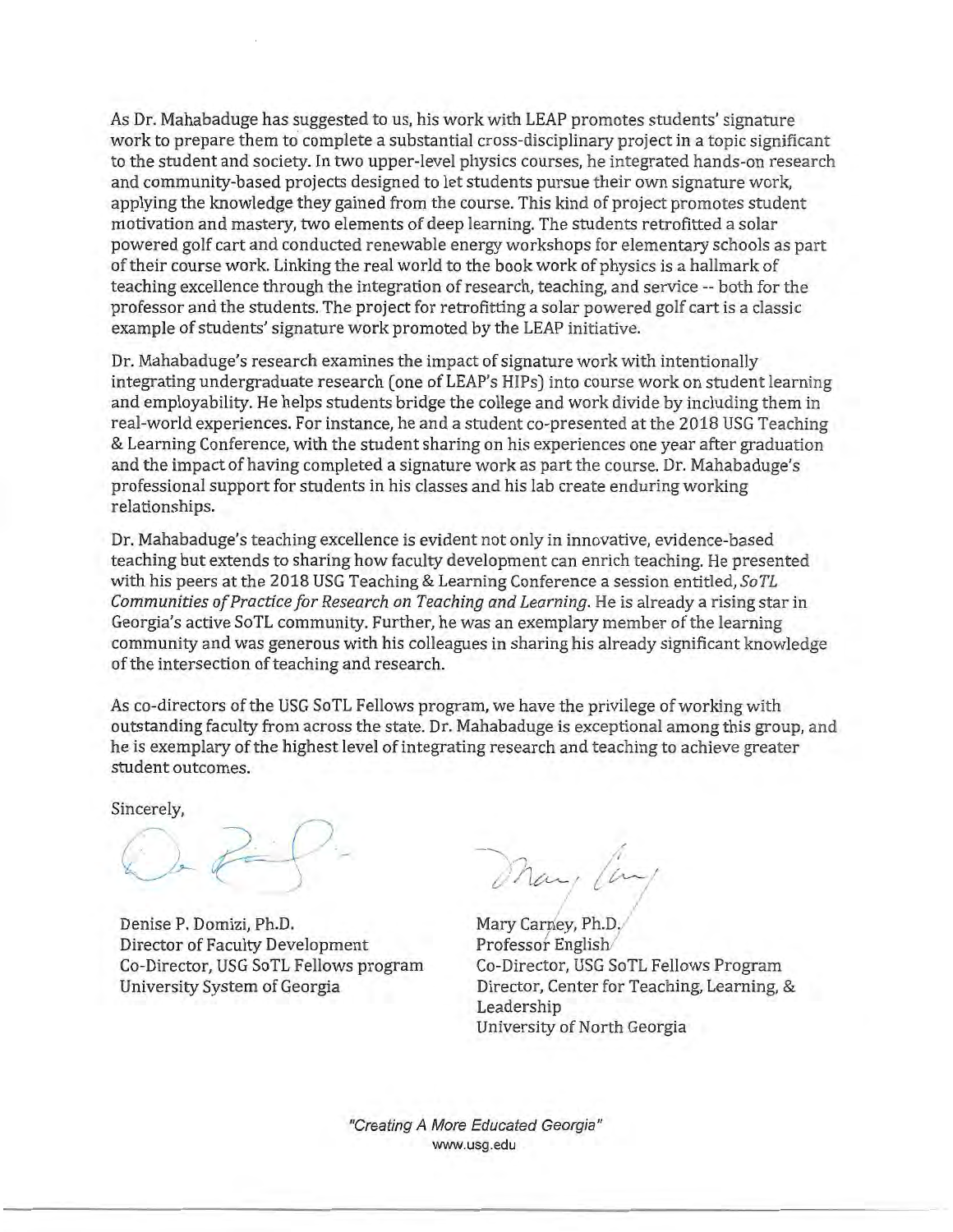

 Vinson House 421 W. Montgomery St. Milledgeville, Georgia 31061-0490 Phone (478) 445-2358 cynthia.alby@gcsu.edu

February 17, 2019

Dear Awards Selection Committee,

It is my pleasure to write a letter on behalf of Hasitha Mahabaduge for the Excellence in Teaching Award. Dr. Mahabaduge recently completed the semester long course, "Design for Transformative Learning" (DTL). This course met 2 hours per week face to face with an hour or more of work on course design outside of class. The primary goal of the course is that participants create an innovative, engaging and meaningful course designed to a) help students understand the course content as deeply as possible b) allow students to remember and apply key concepts even years later, and c) develop agile thinkers with broadly transferable essential skills. I was particularly impressed with the individuals who were in Dr. Mahabaduge's section of the course because, not only were they willing to be the first cohort to take a course requiring this level of time and dedication, they were willing to do it on Friday afternoons from 3:30-5:30! Now THAT is real dedication to the art and craft of teaching!

As a result of this course, Dr. Mahabaduge now has a solid vision for a new version of "Principles of Physics II" along with a variety of materials such as course goals, a dilemma, issue or question to guide the course, an introductory letter to students, and sample lesson plans and activities. He has also developed an authentic assessment using the performance task framework and learned UNLV's "Transparency in Teaching and Learning" protocol to increase the chances of student success on assignments. Furthermore, he is now prepared to "flip" parts of a course when that is a viable option, and he is developing a signature pedagogy for the course based on the concept of physics tutorials. After teaching this course for a semester or two to tweak it, it should be at the level of a publishable course that could be shared and used by others nationwide.

The DTL course also focuses on helping students develop skills that will benefit them throughout their time in school and across their lives and careers. For example, Dr. Mahabaduge is now prepared to help students improve their ability to learn, process, and review and also help them develop persistence, academic mindset, and grit. But perhaps most importantly, he is one of the first faculty members at Georgia College to focus on teaching a transferable essential skill in a way that will allow the students in the class to acquire that skill in such a way that they can apply it not only to the topic at hand but also to a wide variety of other topics and situations. The essential skill he has chosen to focus on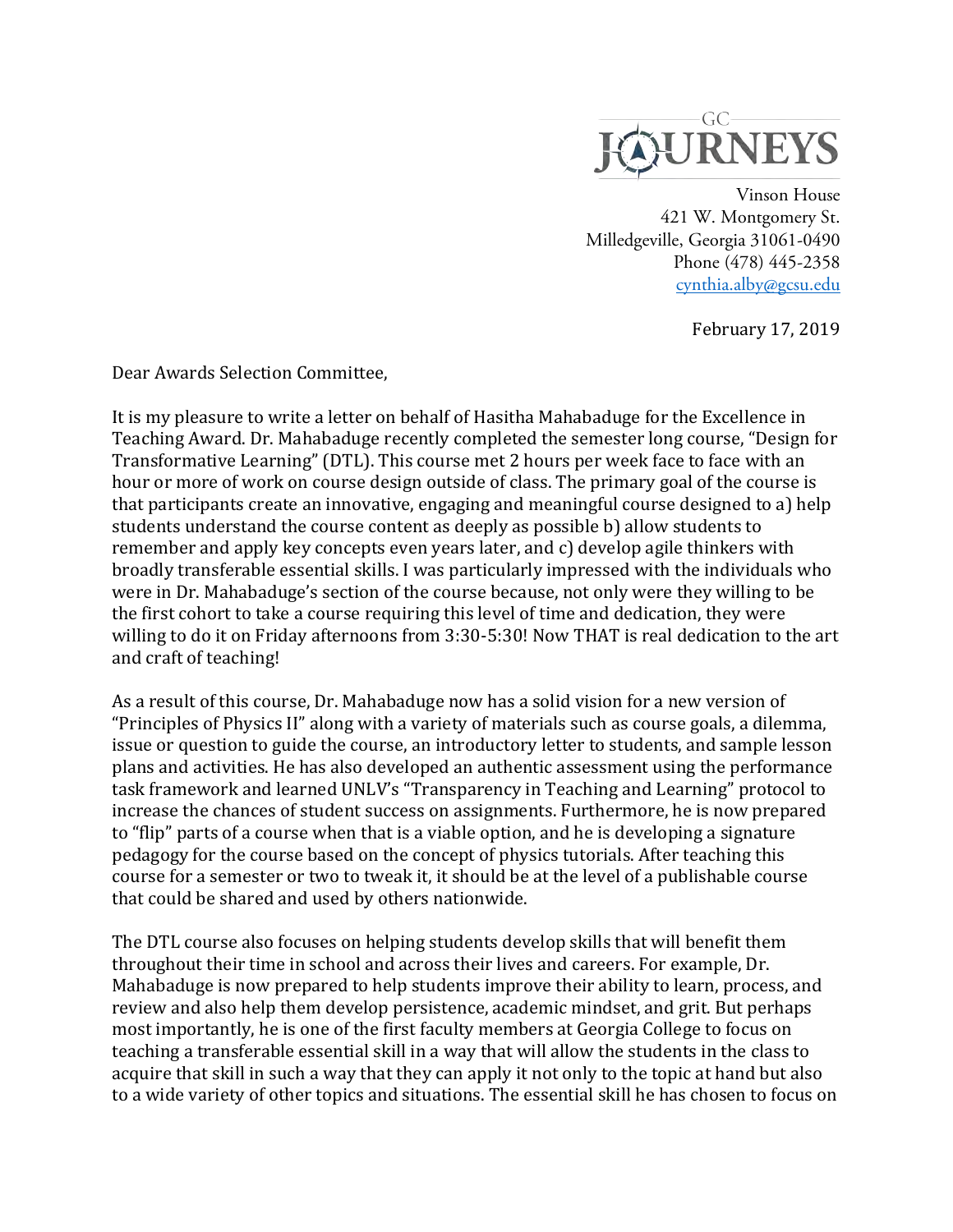for this course is quantitative literacy. Hopefully his course can serve as an exemplar as we work as a university to ensure that all courses develop essential skills in this way.

But Dr. Mahabaduge's teaching excellence isn't confined only to the classroom. GC Journeys featured the work of one of the students he mentored as part of a "mentored undergraduate research" project in one of our videos. Of all the examples of mentored research on campus, we knew his project was particularly exciting for many reasons. First of all, it beautifully exemplifies the criteria for high quality mentored research. Secondly, the project wasn't just purely theoretical but made a practical contribution to sustainability efforts on campus. But perhaps most importantly, the student representative from that research team couldn't hide his incredible enthusiasm for the project, and his ability to explain the project in detail was extraordinary. That enthusiasm and that student's ability to explain in such detail – those speak volumes about the quality of Dr. Mahabaduge's teaching. 

Dr. Mahabaduge's devotion to developing the pedagogy of physics is extraordinary. He is starting with this focus in a serious way at such a young age that I wouldn't be surprised if he is able to become one of the foremost authorities on this subject. In future semesters, he will be helping me teach the DTL course, specifically the sessions on developing peak performance and flipping the classroom.

Sincerely,

Cynthia 9 Alby

Professor of Secondary Education Director of GC Journeys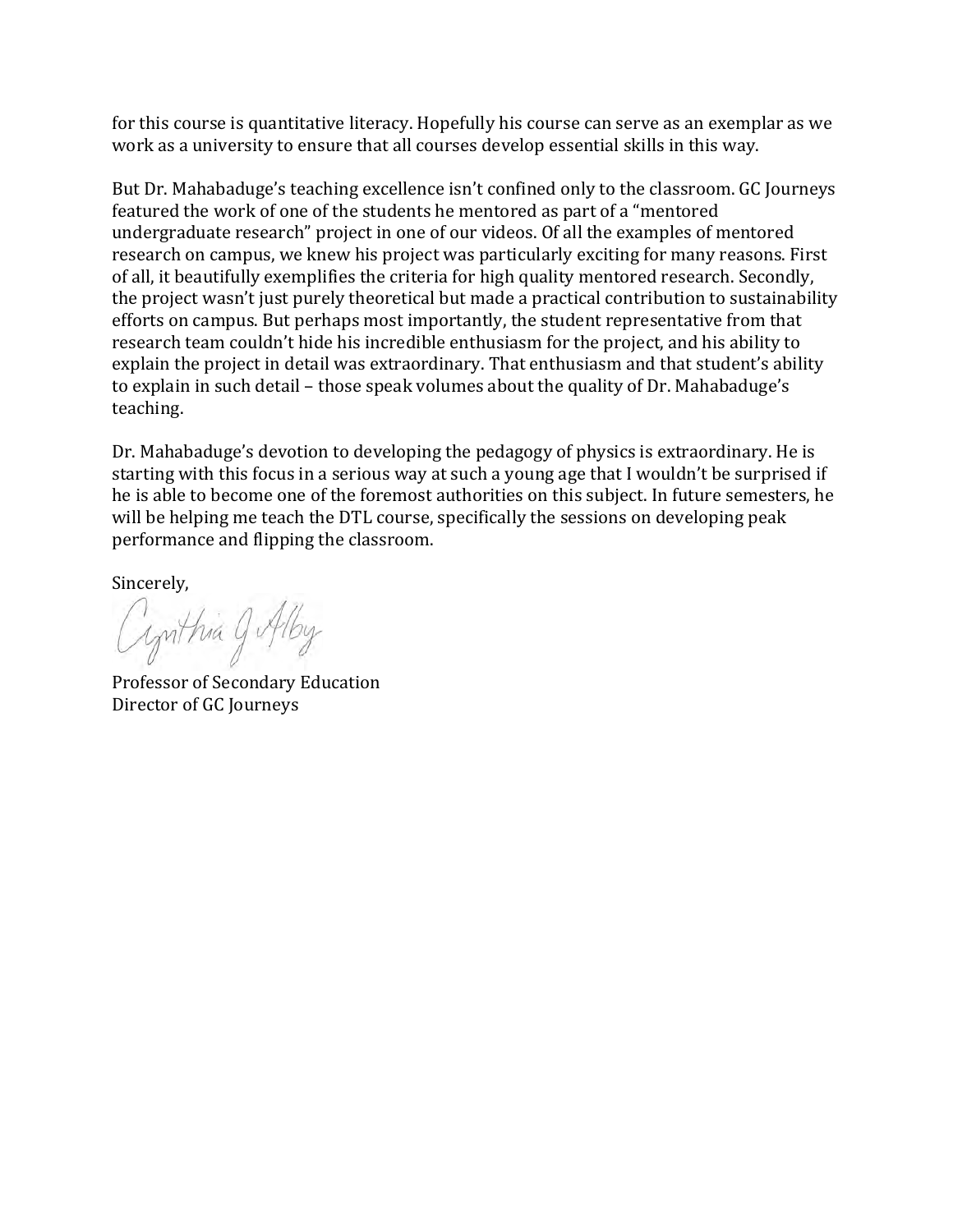

Mentored Undergraduate Research & Creative Endeavors (MURACE) A Division of the Center for Teaching & Learning Library Room 375 Milledgeville, GA 31061 478-445-0966

February 11, 2019

To Whom It May Concern:

Re: Faculty Teaching Excellence Award Nominee for Hasilha Mahabaduge, Ph.D.

It is my honor as the Faculty Coordinator for MURACE to write this letter supporting Dr. Mahabaduge for this great award.

A significant difference between an excellent classroom teacher and an excellent teacher is Dr. Mahabaduge. He exemplifies the "excellence in teaching beyond the classroom." The time he spends beyond classroom lecture time is not because he gets paid to mentor students beyond the classroom it is because he is an excellent teacher. He mentors students and seeks out opportunities for his students to present their research at conferences, gain summer research funding (e.g., MURACE and REUs), and secure quality competitions where students can demonstrate their knowledge and learn from others. Dr. Mahabaduge also conducts and presents pedagogical research at conferences such as the USG Teaching and Learning Conference. He serves as a Councilor for the Council on Undergraduate Research for the Physics Division where he shares and gains knowledge that he brings back to GC Physics students. He serves on the Professional Learning Committee for MURACE where he shares and gains valuable knowledge to move GC students successfully through and beyond their GC Journeys. He prepares students for both the work world and graduate school.

As Georgia College & State University (GC), embarks on its GC Journeys' Program (High Impact Practices), having Dr, Mahabaduge as a contributing faculty member makes the journey to success for GC students interested in engaging in undergraduate research possible. Since joining GC, Dr. Mahabaduge has demonstrated a remarkable commitment to mentoring undergraduate research. The following are some examples of his dedication that I have personally observed that reflect the attributes of an excellent teacher.

Involvement outside the classroom:

- 1) REUs conducted research along with his GC undergraduate student at the University of Nebraska Lincoln in 2017 not only did he work with his student, but his collaboration was a game changer for the students. It is remarkable that an undergraduate student is a beneficiary of an opportunity from a grant. His inspiration helped Nowsherwan Sultan to gain a clear vision for his future educational direction. However, Dr. Mahabaduge's connection to REUs does not end there. He inspired another undergraduate to apply for an REU program for the summer of 2018.
- 2) Grants wrote grant to purchase compment for the laboratory he developed at GC It is wondrous to have a new faculty member so willing and able to support undergraduate research; however, to start a lab and find funding to purchase much-needed equipment within his first year is remarkable. The presence of the lab provides students with the opportunity to conduct exceptional research that is conference and journal worthy.
- 3) Service to Students When I approach Dr. Mahabaduge about serving on the GC Student Research Conference and GURC Conference Committees, and GURC Posters at the State Capitol; his response was "yes" not let me think about it. The various committees carry responsibilities such as reviewing abstracts, preparing presentation schedules, handling conference logistics, marketing the conference, selecting quality research for the COPLAC Conference, and much more. Further, in 2017, when asked if he would accompany ten students who were selected to present their research as the Council on Public Liberal Arts Council (COPLAC) Conference, once again the response was yes. That informed yes, meant meeting with the students prior to the conference, traveling to a not so exotic location, instead to "Wise Virginia", giving up his weekend, attending the presentations, networking with other COPLAC faculty and administrators as a representative of GC MURACE, and after the conference communicating with MURACE to share insights and outcomes from the conference. His teaching excellence can be seen through his contributions to his students by mentoring, preparing, and accompanying them to participate in discipline specific and interdisciplinary conference (e.g., COPLAC, GURC, NCUR). Through his work by contributing to these organizations, he assures the quality that is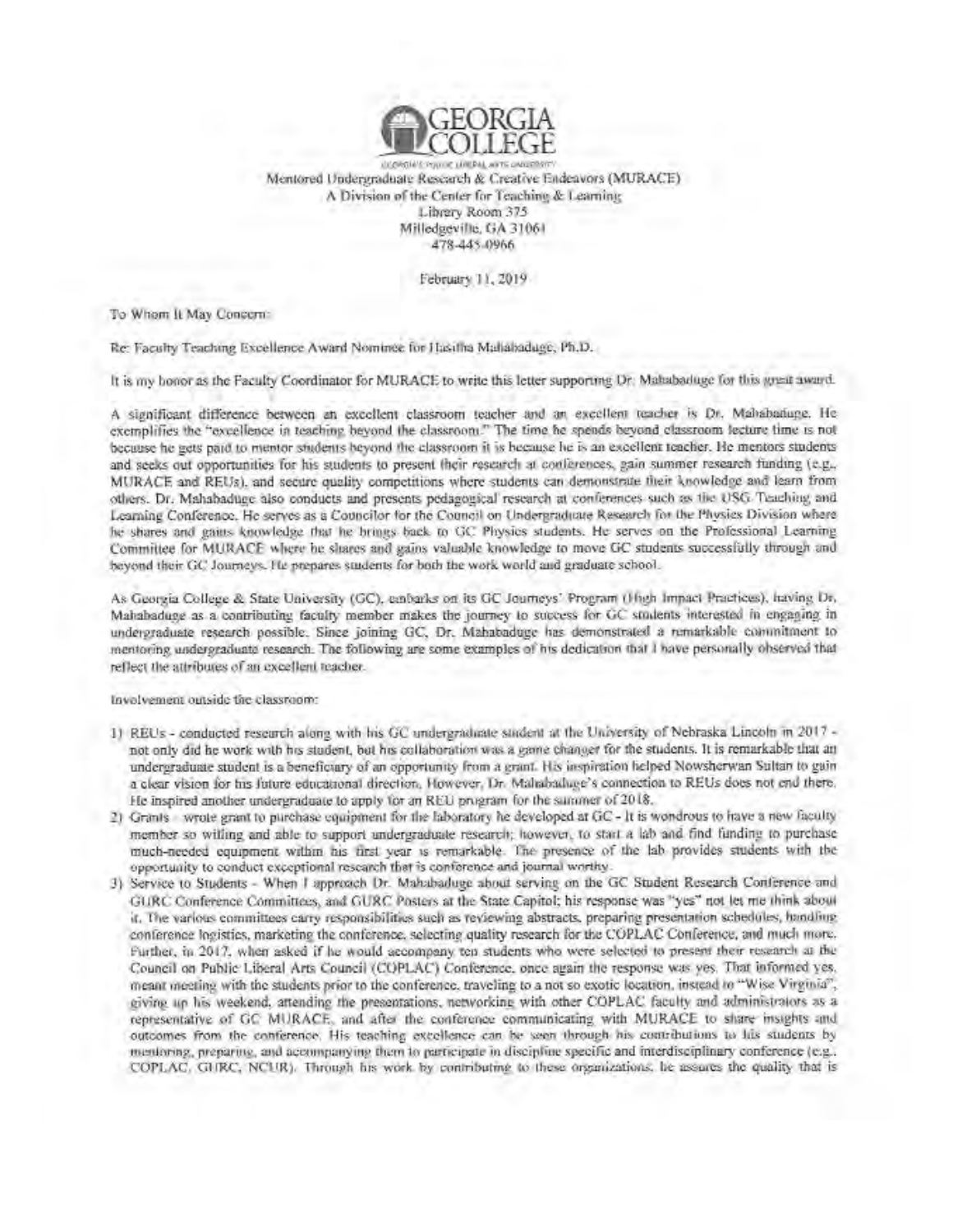expected by an excellent teacher exists within each, and through sharing these informed opportunities with his students. and mentoring his students be exemplified an excellent teacher.

- 4) Member of the MURACE Professional Learning Committee As part of the MURACE Professional Learning Community (PLC). Dr. Mahabatuge has made significant time and work contributions to the new GC Journeys initiative. In his role he worked with a team to identify undergraduate research (UR) best practices models, call through journal articles to find the top articles needed to provide direction to the initiative, assisted in determine the most appropriate Essential Learning Outcomes for GC Journeys to pursue, identify assessment tools all in an effort to map a pathway to success for our UR students. From his continuing work, he brought the idea to the team of presenting the work at the CTL Conference in Athens Georgia in April. 2018. His enthusiasm was and is infectious, and the team agreed to coauthor the presentation. What Dr. Mahabaduge presented represented the quality of teaching that he and the team members exemplify at GC.
- GALA poster presenter in 2017, it was my privilege to identify ten exception undergraduate researchers from across  $51$ the GC campus to present at the GC GALA (capital funding campaign event). Dr, Mahabaduge's student was selected as one of the ten. Dr. Mahabaduge worked tirelessly teaching his student to present in the way needed to communicate research to university donors, potential donors, and politicians who may or may not understand the technical language of the discipline. This ability is quite a feat for anyone let alone an undergraduate researcher in the sciences. Therefore, Dr. Mahabaduge had his job cut out for him. He did an excellent job. He stayed by his student side to assist when needed during the prosentation time and then spent time during the meal sharing his discipline's research initiative and his students' potential as future physicists and researchers as well as the benefits UR brings to GC.
- 61 CUR Councilor Physics Division Dr. Mahabaduge is a CUR Councilor in the Physics Division. By being nationally elected to this position is a clear indication that other CUR Councilors were able to see the greatness he brings to national UR efforts. His miellect, skills, love of teaching, and enthusiasm for undergraduate research goes well-beyond. the walls of our university.
- 7) NCUR since the beginning of his time at GC Dr. Mahabaduge has been a strategic part of NCUR, both through the mentoring of students to present at NCUR, but as a presenter in the Faculty Administrator Network (FAN). FAN sessions are very limited as to the number accepted, but because of the oxcellence he brings to mentoring outside the classroom he has been continuously successful in securing his rightful place as a presenter.

It is my great pleasure to work with this great person. I say, great person, because he is not just an excellent classroom teacher, but also a great mentor for midergraduate researchers, a great colleague, and a genuinely collegial person. Working with him and seeing his great works and dedication to students at multiple levels made writing this recommendation a pleasure. I hope that you agree and will award Dr. Mahabaduge the recognition of Excellent Teacher.

Sincerely. ee?

Doreen (Dee) Sams, Ph.D. Faculty Coordinator for MURACE CUR Councilor Social Sciences CUR Campus Liaison.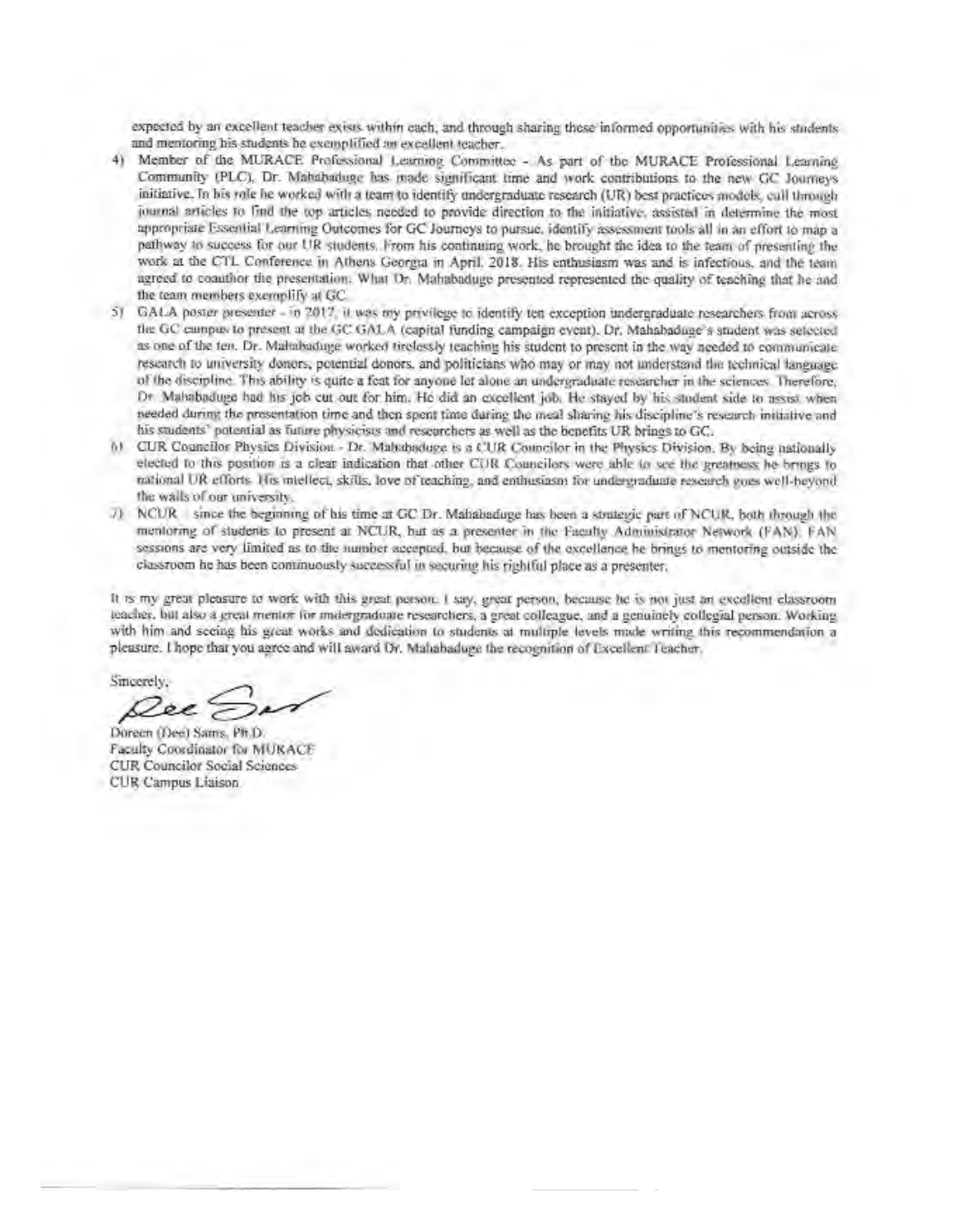Jeff Dowdy Graduate Librarian Ina Dillard Russell Library (478) 445-0978 jeffrey.dowdy@gcsu.edu

Jeanne Sewell, MSN, RN-BC, Co-Director, Center for Teaching and Learning

February 19, 2019 

Dear Jeanne,

I am writing to give account of my partnership and observation of Hasitha Mahabaduge's role as teaching faculty at Georgia College and in support of his nomination for the Excellence in Teaching Award. 

In 2016, Dr. Mahabaduge successfully applied for Russell Library's Faculty Fellows project. Thus began a partnership between Dr. Mahabaduge and me in his Physics Special Topics classroom. Perhaps the culmination of that first semester of working with Hasitha best illustrates his commitment to effective teaching strategies and student learning. Over the course of the semester, as part of the project, students were to research a special interest in renewable energy. We met with the class at the beginning of the semester to give research strategies for their topics with the goal of deepening their understanding of the scholarly conversation on their topic. At the end of the semester, Dr. Mahabaduge and his class invited area elementary students to Georgia College to learn from his students about renewable energy. The students rotated through several stations – including a ride in a solar-powered GC golf cart – to see renewable energy in practice. I was impressed with the students' ability of taking a complicated topic and explaining it to a young audience. Several things were happening at once: the students understanding of their topic was deepening and being expressed, young minds were being turned on to STEM education, sustainable living was promoted, and all of it was a reflection to Dr. Mahabaduge's work in the classroom.

Since that first semester our work together has continued. We have done similar work with other special topic courses, including quantitative measurement of student gains in information literacy. To me Hasitha's willingness to include information literacy into a physics course has shown both his understanding and commitment to student learning and success beyond the classroom. He understands and works to build the soft skills like information literacy and presentation skills into his students within the context of serious research.

Dr. Mahabaduge has also shown himself to be a great champion of Georgia College beyond the campus and a serious contributor to the professional development of others through his presentations from regional to international conferences. I participated on a panel with Hasitha at a recent Scholarship of Teaching and Learning conference and was witness to what a great example he is of our liberal arts mission (even in the physics classroom). He is a leader in his field both by directly influencing our graduates and indirectly by challenging other STEM faculty to consider soft skills as an essential part of the classroom.

Please accept my enthusiastic support of Hasitha for the Excellence in Teaching award.

Sincerely, 

Jeff Dowdy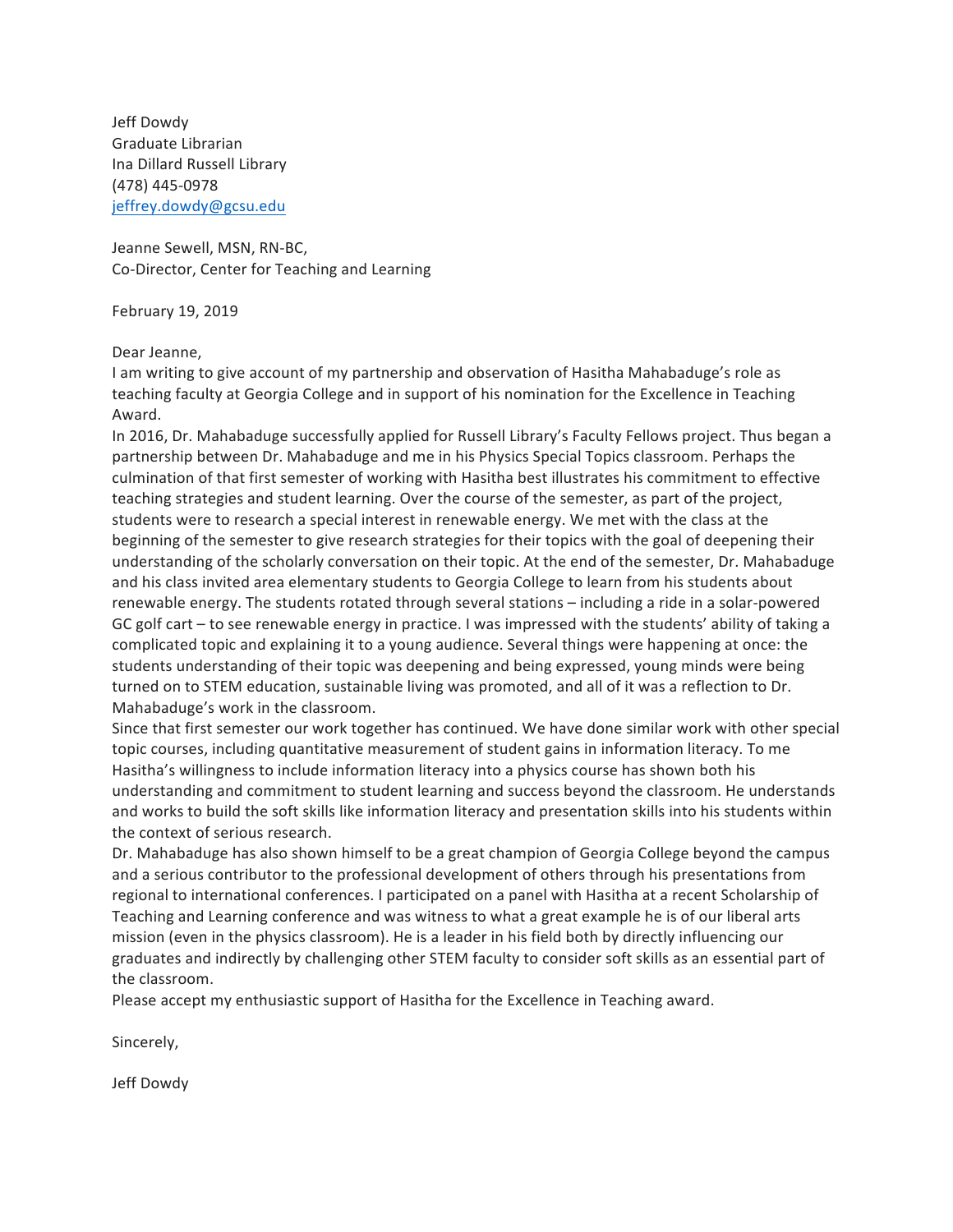231 W. Hancock St, CBX 82 Milledgeville, GA 31061

e-mail: hasitha.mahabaduge@gcsu.edu cell: 419-480-7532

#### **EDUCATION**

The University of Toledo, Toledo, OH, USA **Doctor of Philosophy**, Physics, December 2013

The University of Colombo, Colombo, Sri Lanka **Bachelor of Science** (Honors in Computational Physics), July 2007

#### **PROFESSIONAL EXPERIENCE**

Jan. 2016–present: Assistant Professor, Georgia College & State University, Milledgeville, GA, USA

June 2017-Aug 2017: **Summer Faculty Research Fellow**, Materials Research Science and Engineering Center, University of Nebraska - Lincoln, NE, USA

Feb. 2014– Dec. 2015: **Postdoctoral Researcher**, National Renewable Energy Laboratory (NREL), Golden, CO, USA

May 2009–Dec. 2013: Research Assistant, University of Toledo, Toledo, OH, USA Aug. 2008–May 2009: Teaching Assistant, University of Toledo, Toledo, OH, USA July 2007-June 2008: Physics Instructor, University of Colombo, Colombo, Sri Lanka

#### **AWARDS & FELLOWSHIPS**

- 2018 College of Arts and Sciences Excellence in Teaching Award
- 2018 Georgia College Center for Teaching and Learning Active Learning Fellow
- 2017-2018 University System of Georgia Scholarship of Teaching and Learning (USG-SoTL) Fellow, selected from the colleges and universities in the University System of Georgia to foster a community of learners around SoTL.
- 2017- Materials Research Science and Engineering Center (MRSEC) Summer Research Fellowship, University of Nebraska - Lincoln
- 2016 The Russell Library Faculty Fellow, for implementing a collaborative project between Georgia College librarians to intentionally integrate library resources into the academic course, Physical Principles of Renewable Energy.
- 2015 National Renewable Energy Laboratory Director's Award, for outstanding efforts to develop high efficiency CdTe photovoltaic devices on flexible glass substrates.

#### **GRANTS**

- 2018 Georgia College, College of Arts & Sciences Faculty Development Grants (\$ 2,600) Project: Solar Charging Station for Education and Research
- 2018 Georgia College ENGAGE mini grant  $(5 \ 2500)$ Project: Connecting with the Community: Using Renewable Energy to Power Comprehension and Change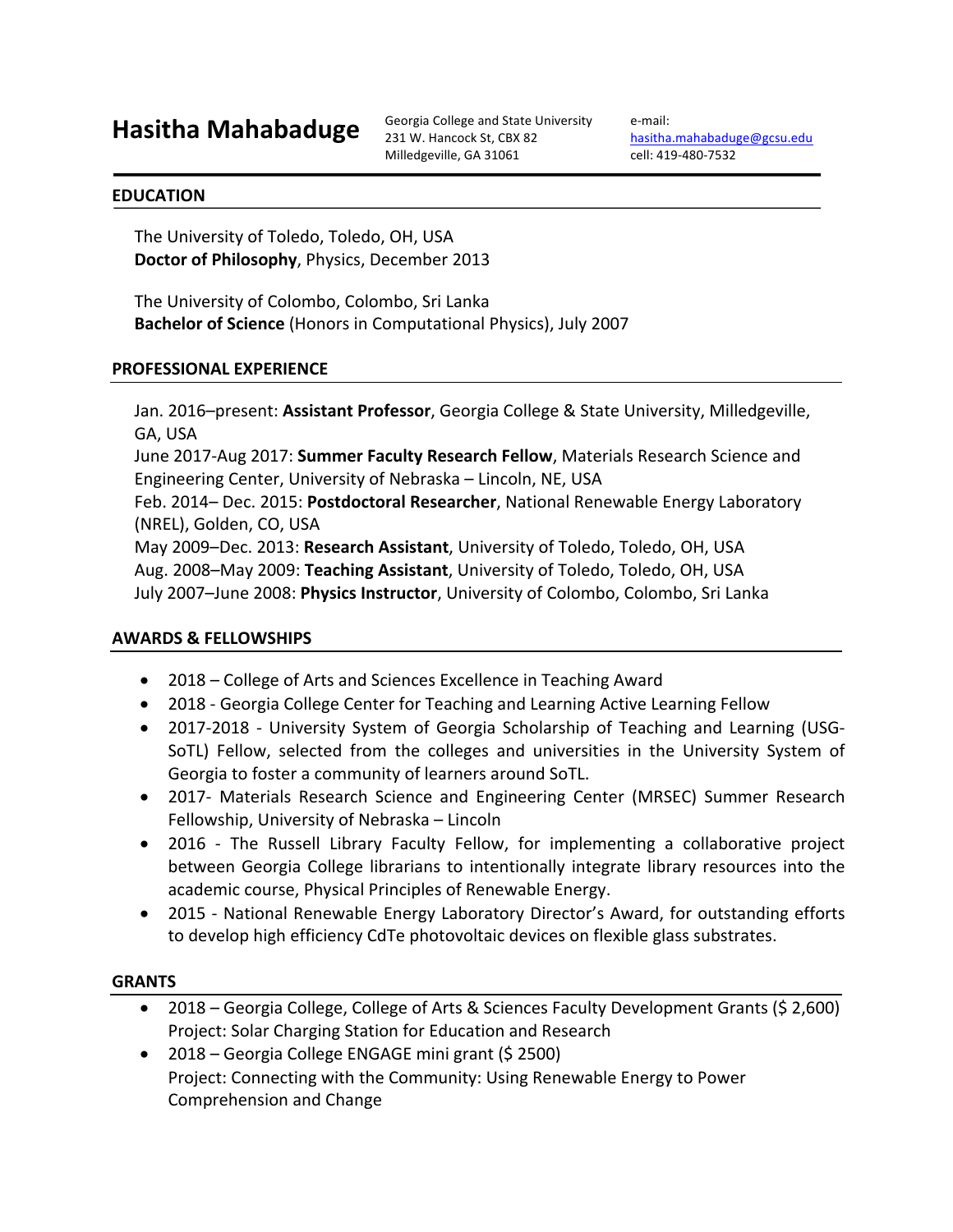- 2018 Georgia College MURACE Summer Research Grant (\$ 7500) Project: Optimization of Solar Powered Golf Carts at Georgia College
- 2017 Georgia College Student Technology Fee Grant (\$18,400) Project: Magneto-optical Kerr Effect Measurement System for solid state research
- 2016 Georgia College Student Technology Fee Grant & funding matched by the Department of Chemistry, Physics & Astronomy (\$60,000) Project: Multi-source sputtering chamber for thin film deposition
- 2016 Georgia College Faculty Research Grants Award (\$ 5,000) Project: Spectrometer system for sputter deposition monitoring
- 2016 Georgia College Student Technology Fee Grant (\$18,400) Project: Hall-Effect Measurement System for thin film characterization
- 2016 Georgia College, College of Arts & Sciences Faculty Development Grants (\$1,600) Travel grant to attend the  $1<sup>st</sup>$  World Congress of Undergraduate Research in Doha Qatar

# **PROFESSIONAL DEVELOPMENT**

- New Physics and Astronomy Faculty Workshop, American Association of Physics Teachers. College Park, MD. (November 2017): The workshop introduces the faculty members to effective and easy-to-implement interactive engagement teaching methods
- Georgia College ENGAGE Apprentice Cohort (2017): to develop and assess Communitybased Engaged Learning  $(C$ bEL) experience that aligns with the ENGAGE Learning Outcomes and incorporates intentional assessment of student learning.
- Participated in Scholarship of Teaching and Learning Fellows Program conducted by the Center for Faculty Development of Georgia College in Fall 2016.
- Participated in a NSF funded five-day workshop, "Summer Teaching as Research Institute for Post docs in Engineering" conducted by the Teaching Institute for Graduate Research Education of University of Colorado Boulder in July 2014.
- Leadership for Educators: Academy for Driving Economic Revitalization in Science (LEADERS), University of Toledo, Toledo, OH (2013)

# **RESEARCH INTERESTS**

- Photovoltaic device fabrication and characterization
- Physics Education

# **PUBLICATIONS (Peer Reviewed Journals/ Conference Proceedings)**

- 6 peer reviewed journal publications
- 28 conference proceedings and presentations (5 with undergraduate student co-authors)

# **SCHOLARSHIP OF TEACHING AND LEARNING (Conference presentations)**

• 12 conference presentations in Teaching and Learning conferences within the past three years (4 with undergraduate student co-presenters, refer supporting documents)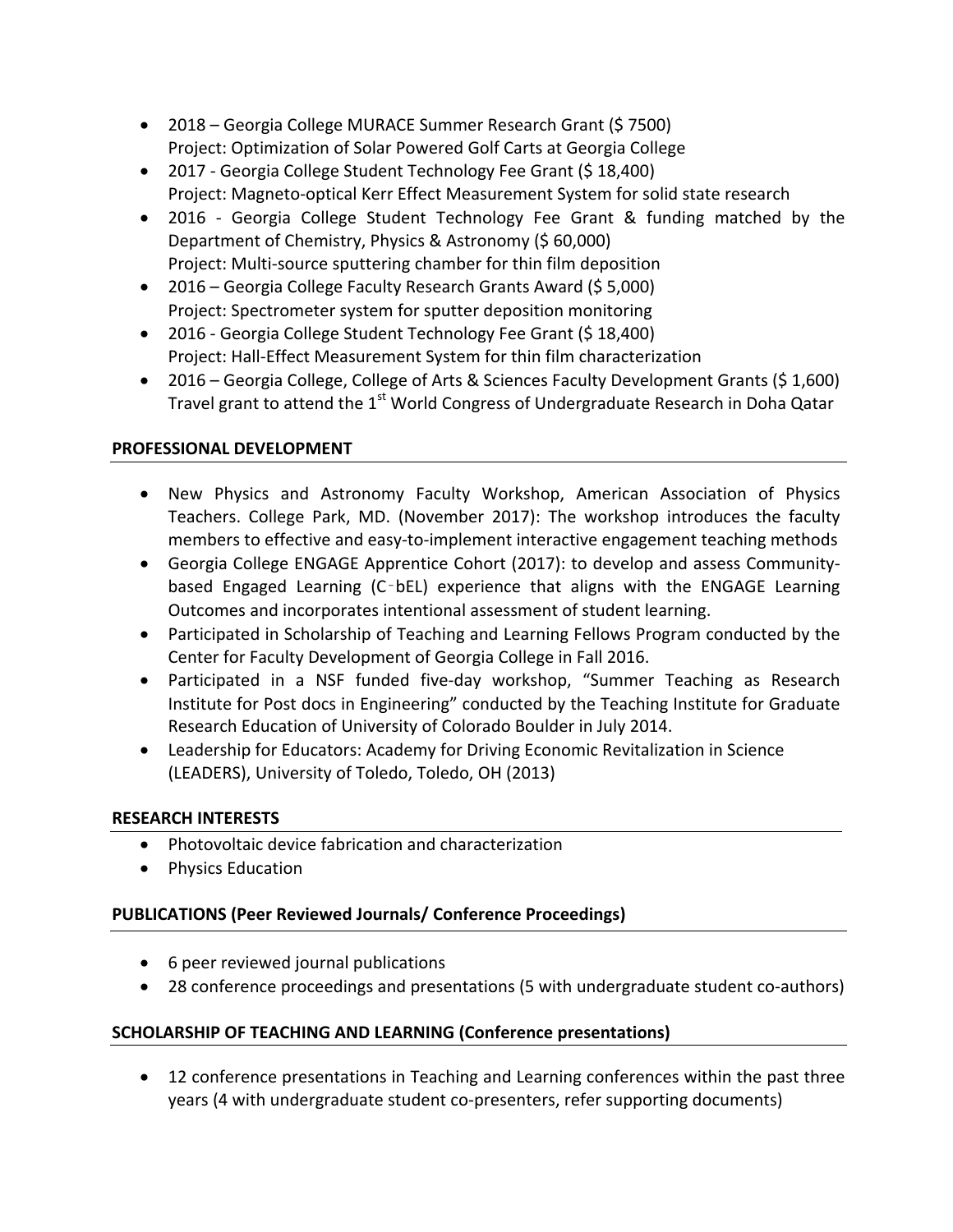#### **Reflective Statement**

I learned about teaching by observing my father, who is a high school teacher. He conducted tutoring sessions in the evenings at our home, and I used to sit nearby and listen. Though I was leaning towards becoming an educator from a young age, the decisive moment of me becoming a teacher was my participation in a five-day workshop, "Summer Teaching as Research Institute for Post docs in Engineering," held at the University of Colorado. This experience also gave me my mantra for teaching: Teaching as Research, which involves systematic and reflective use of research methods to develop and implement teaching practices that advance the learning experiences and outcomes of students and teachers.

Since my first semester at Georgia College, (GC) I have worked closely with the Center for Teaching and Learning to learn best practices in teaching and learning and implement them in my courses. For example, I used tutorials developed by the Physics Education Research Group at the University of Washington in my introductory courses. I modified some of the tutorials based on student feedback. These tutorials helped build students' confidence, as indicated by one of the student's comments in course evaluations: "Great teacher! I was scared coming into physics, but it ended up being one of my favorite classes. The tutorials he made were awesome and so helpful...." When I teach upper level courses, I strive to prepare my students for their careers by teaching the essential skills sought by employers, such as critical thinking written and oral communication, and information literacy. by integrating research into course work and using Community-based Engaged Learning (C-bEL) techniques.

I believe continuous professional development and use of new technologies is necessary to be an effective educator. I became one of the Fellows in the GC Active Learning Fellows program, knowing that I needed to reevaluate my teaching techniques and leverage technology to complement the classroom experience in order to teach my Generation Z students more effectively. I was also one of ten University System of Georgia Scholarship of Teaching and Learning Fellows for the year 2017-2018. During Fall 2018, I took the semester long course, "Design for Transformative Learning" from Dr. Cynthia Alby and worked on developing a signature pedagogy for one of the introductory courses.

As an experimental physicist, I maintain an active research laboratory focusing on renewable energy applications. This gives me a great opportunity to mentor research students one-on-one. Working with my students from the conception of a research question through presenting their findings at conferences not only reminds me why I decided to become a faculty member but also pushes me to become better day by day so that I can serve them more. One of the joyous occasions of my teaching career was when one of my research students selected me to honor as his most respected professor during his collegiate career during the Faculty/Staff appreciation night held on January 31, 2018 at Centennial Center.

I conclude by sharing one of the comments a student wrote in the course evaluation, which sums up my teaching philosophy, Teaching as Research: "This course was very different from any course I have taken at GC in my college career... **He actively participated in learning with the students in a collaborative effort** which made the class much more interesting."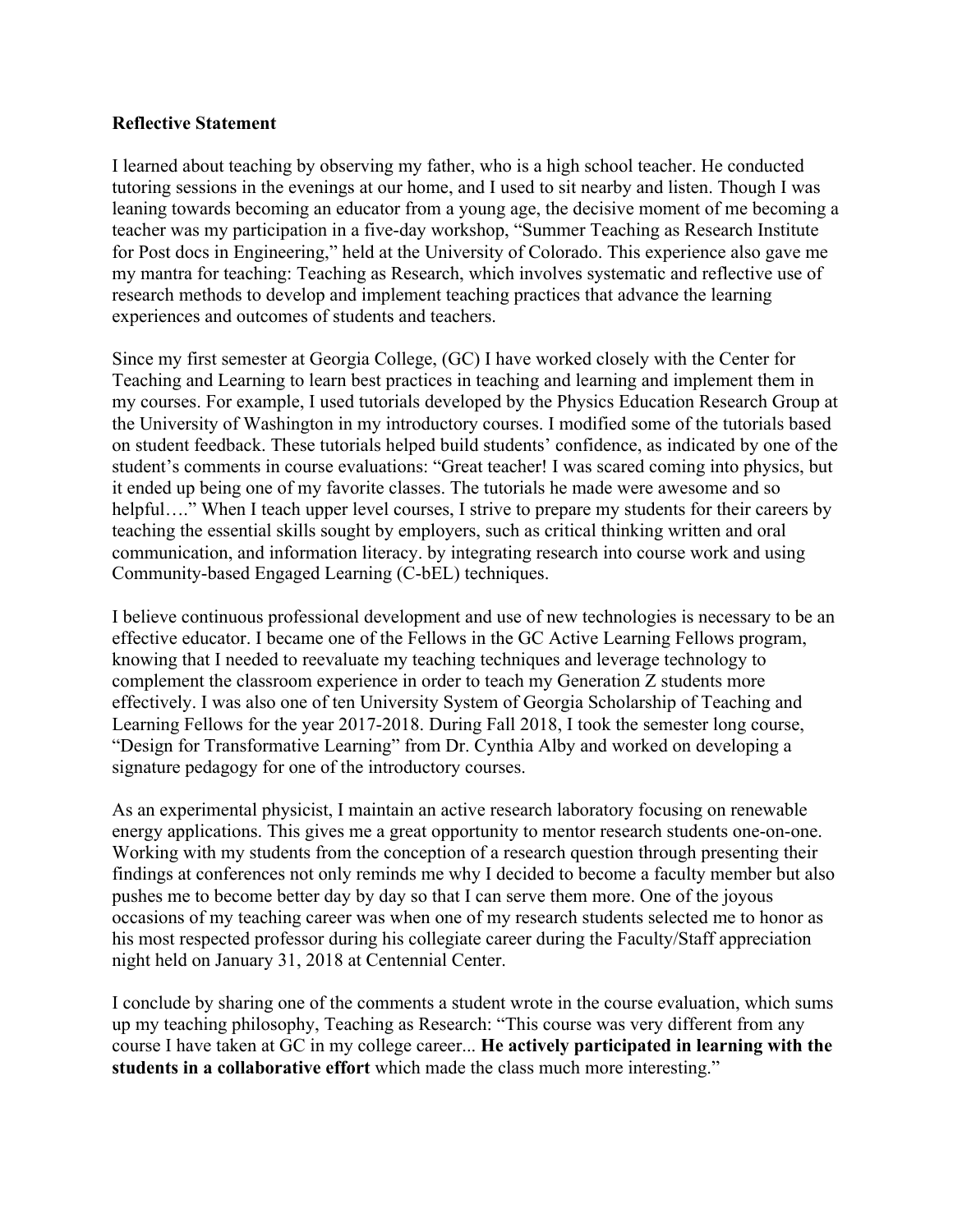# **Summary of Innovative Teaching Artifacts and Practices Used in the Classroom to Promote Student Success**

#### 1. Use of evidence based teaching pedagogy

Research indicates significant improvement in student conceptual understanding of physics topics after instruction with *Tutorials in Introductory Physics* at the University of Washington, Seattle, Washington. I implemented this evidence based teaching pedagogy in one of my introductory physics course and observed a significant impact on how students perceive both instructor and the course as indicated by the highlighted rows under Student Evaluation Responses (page 19, supporting documents). I implemented this for the first time in Spring 2018. Average adjusted scores for Excellent Teacher and Excellent Course increased by 1.0 point on a 5.0 scale from Fall 2017 to Spring 2018 for the same course. This provides solid evidence for how the effective use of evidence based teaching strategies can help educators better serve our students, especially in introductory physics courses where students walk in with a preconception of "Physics is hard." With the help of Dr. Cynthia Alby, now I am in the process of developing my signature pedagogy based on physics tutorials and integrating flipped classroom techniques.

2. Intentionally integrating research and library instructions into coursework In the information age, available electronic resources are often a barrier for students, as they have difficulty identifying information needs. To remedy this issue, I collaborated with a librarian to teach key information literacy skills to students to prepare them to seek out current and reliable information on the respective upper level undergraduate courses I teach. I also have successfully integrated research into coursework and have shared my success stories in both regional and international conferences. I am part of the Georgia College Professional Learning Community for Mentored Undergraduate Research and Creative Endeavors (PLC MURACE group). We conducted one of our CTL workshops during the Fall 2018 titled, "Integrating undergraduate research into a course and across the curriculum." and presented at the University System of Georgia Teaching and Learning (USG T&L) Conference in 2018.

#### 3. Using LEAP signature work and C-bEL techniques

Recent research suggests that college graduates, across a variety of institutional types, are not well prepared for entering the workforce, which is problematic for both institutions of higher education and potential employers. The Community-based Engaged Learning, C-bEL projects for upper level physics courses were designed to let students pursue their own signature work promoted by the Liberal Education and America's Promise, LEAP initiative, applying the knowledge they gained from the respective courses. These projects provide students with numerous opportunities to engage with hands-on learning in order to develop the critical thinking skills that are crucial to evaluate, synthesize and construct their own insights. According to the Association of American Colleges & Universities (AAC&U) 2018 employers survey, 90% of hiring managers consider being "able to effectively communicate orally" as the most important skill they look for in recent college graduates. In order to prepare my students to be competent communicators, they were given the opportunity to present three times during the semester and were also peer evaluated using Toastmasters International evaluation criteria.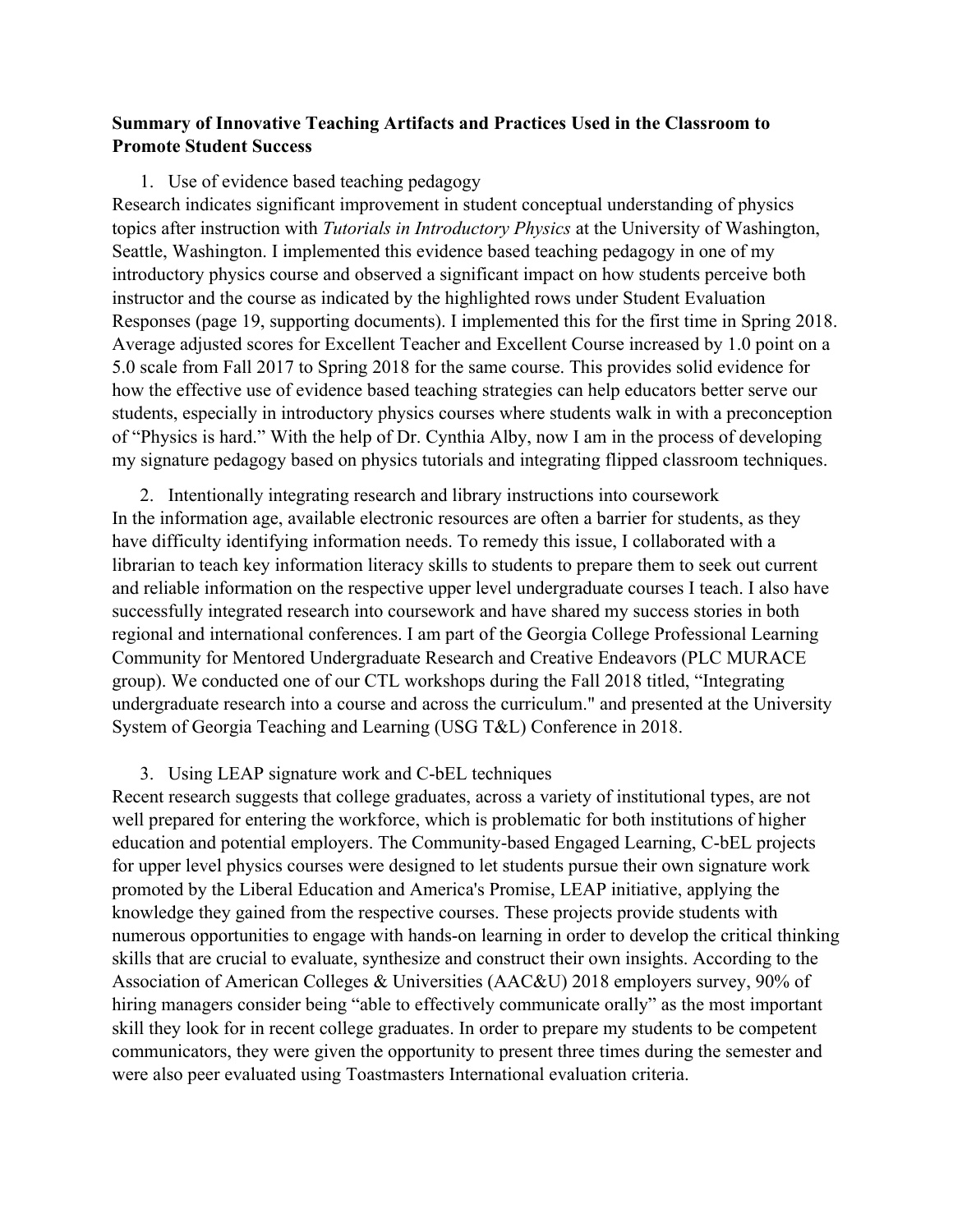Dear Members of the Awards Selection Committee,

I am a recent graduate of Georgia College, where I received my Bachelor of Science in Physics, and I was recently accepted into the Ph.D. program for Physics at the University of Tennessee at Knoxville. My time learning from and working with Dr. Hasitha Mahabaduge has been an essential part of my academic career, and I am honored to recommend him for this Award for Excellence in Teaching. When I first met Dr. Mahabaduge, I was in his Electricity & Magnetism course and I was the supplemental instruction leader for his Principles of Physics I course, a position I would maintain for three semesters. From the first of his classes I attended, I could tell he had a joy for teaching, highlighted by characteristics from his willingness to joke about physics to his ability to use physical laws as a life lesson. He has a clear desire to reach out to all students, evident from his almost stubborn attempts to ensure students have a clear understanding of each concept. As someone who hopes to one day become a physics professor, learning from Dr. Mahabaduge was extremely important in securing my desire and joy to teach.

In each course I have had with Dr. Mahabaduge, he has made it his mission to engage students as much as possible, going beyond lectures and exams by encouraging class discussion, which is almost unheard of in a STEM subject, and making research or community outreach programs a part of the coursework. In his Thermodynamics class, each student worked on and presented demonstrations on renewable energy to local elementary school students, which helped us see the application of the course material beyond problems found in a textbook. For his Advanced Electricity & Magnetism course, we did research on tandem solar cells, so that we saw the application of the photovoltaic effect. Not only did this help deepen our understanding of the course material, but we were able to present this research at two conferences, the Georgia Undergraduate Research Conference (GURC) and the annual meeting of the Southeastern Section of the American Physical Society (SESAPS). This was particularly helpful for me since the University of Tennessee was my first choice for graduate school and they hosted the meeting of SESAPS that year. I was able to present research to potential future faculty as well as network with those in their physics department. Dr. Mahabaduge's level of student engagement in the courses he offers demonstrates how invested he is in his student's learning beyond classroom.

Dr. Mahabaduge cares for his student's success, not only at Georgia College, but in their future endeavors as well. For those pursuing an advanced degree in physics, one of the largest obstacles is the GRE Subject Test in Physics. A notoriously difficult test, preparing for it takes months of practice and studying, which can add to an already stressful schedule as a college student. In the two upper-level courses I had with Dr. Mahabaduge, however, he incorporated GRE preparation into his coursework, which helped me to achieve a high enough score to be accepted into a competitive graduate program. I am extremely grateful to Dr. Mahabaduge for the care that he took to ensure that I was prepared for the next part of my academic career.

During my time as his student and working with him as a supplemental instruction leader, I have heard many times and experienced firsthand that Dr. Mahabaduge is an invested, caring, and excellent teacher.

Respectfully, Aidan Burleson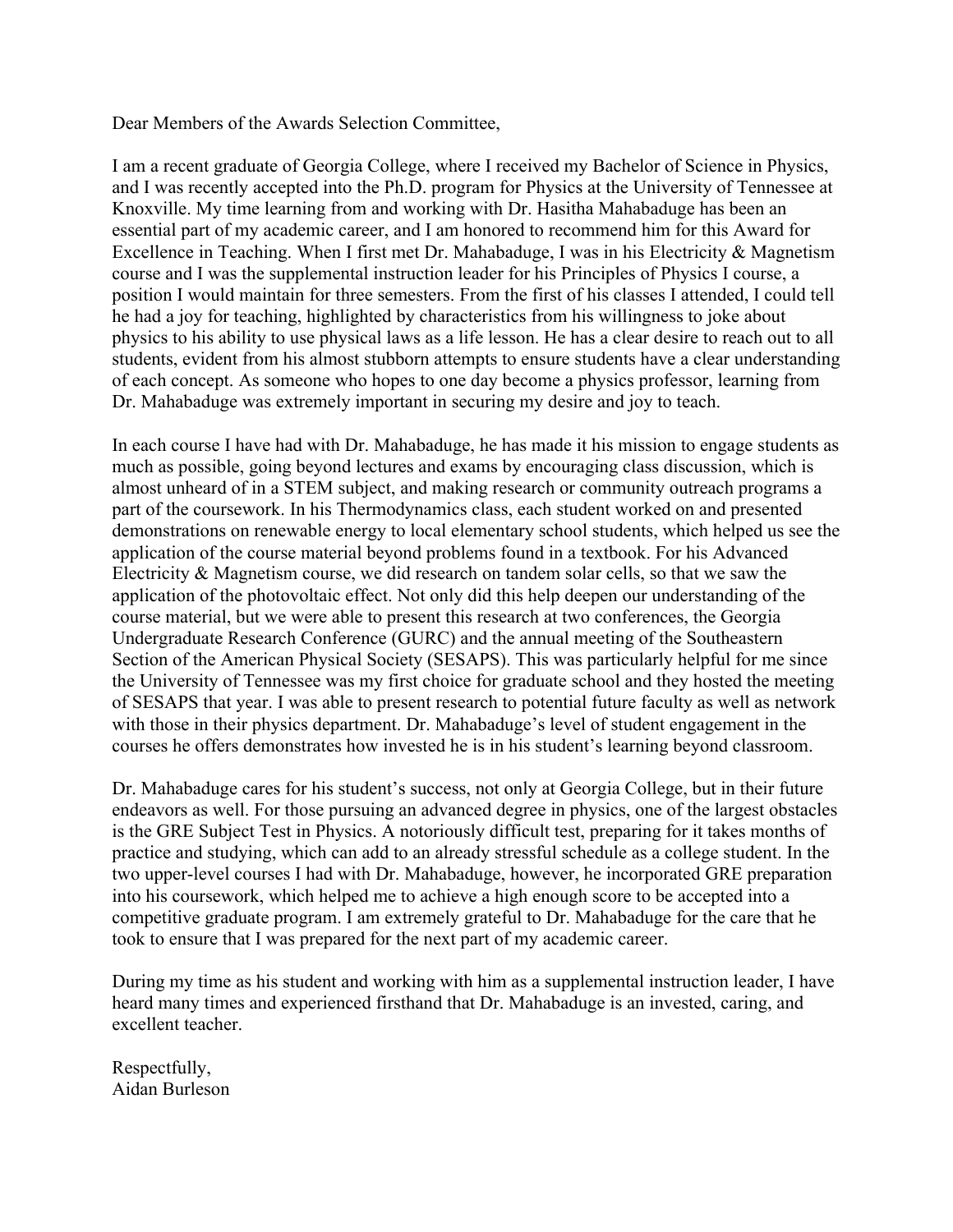James Dillon Vogt Assistant Health Physics Specialist Savannah River Nuclear Solutions 2/19/19

To the Awards Selection Committee,

I graduated from Georgia College in December of 2016 and was a student under Dr. Hasitha Mahabaduge for my final semester. Though I was only his student for one semester, the influence and impact on my academic and professional careers was monumental. Upon hearing that Dr. Mahabaduge was nominated for an Excellence in Teaching Award, I was honored to be asked to write a letter of support.

In the Fall semester of 2015, I was asked to be a part of a student panel to interview potential candidates for a new physics professor. One of the potential professors had spent some time working on solar cells, and wanting to go into the energy sector myself, I was immediately hooked on what he had to say. In addition to blowing us away at the interview and having the most interesting research proposals, he also brought an interesting teaching method. When we asked him questions, he wouldn't immediately explain to us the answer. Instead, he would ask a more basic question, use our knowledge on that answer, and then build up to the question we had just asked him. This caught us all by surprise as it juxtaposed the methods we had seen throughout the entirety of our academic careers. This was all within our first hour of meeting Dr. Mahabaduge. Already we had seen something extraordinary. He would go on to get the position and teach lower level physics classes the following semester, my final semester.

Not wanting to miss any opportunity to learn from someone who had worked with solar cells, I asked if he would teach a special topics class on Renewable Energy. Despite the work load he already had on his shoulders, he didn't hesitate from the first moment it was brought before him. In the same conversation, he was already running over potential material with me, and since it would be a one student class, was willing to share the textbook to help me even more. I had mentioned Dr. Mahabaduge's generosity to other seniors, and soon there were just under a dozen students in the class. His willingness to help one student in his interests had become an opportunity to influence everyone in the class with his teaching methods. With more students came more interests, and Dr. Mahabaduge was more than willing to indulge us.

Throughout the semester, we posed questions, and Dr. Mahabaduge would build up the foundation of knowledge that we already had before leading us to the conclusions we needed. He then took it one step further, giving us the responsibility of teaching certain subjects to the rest of the class. We created presentations in a scientific format to help our classmates understand the principles that we had spent a week researching ourselves. These presentations soon evolved as the class wanted to do something more. One student brought forth the idea of a research project: to make a solar powered golf cart for the college fleet. Another student wanted to do a presentation outside of the classroom. Never one to disappoint, Dr. Mahabaduge merged these two ideas. The solar golf cart became a cornerstone of the class, and we held an outreach day to the local elementary schools to bolster interest in science and renewable energies, teaching students what we had learned. Dr. Mahabaduge had found a science experiment that makes solar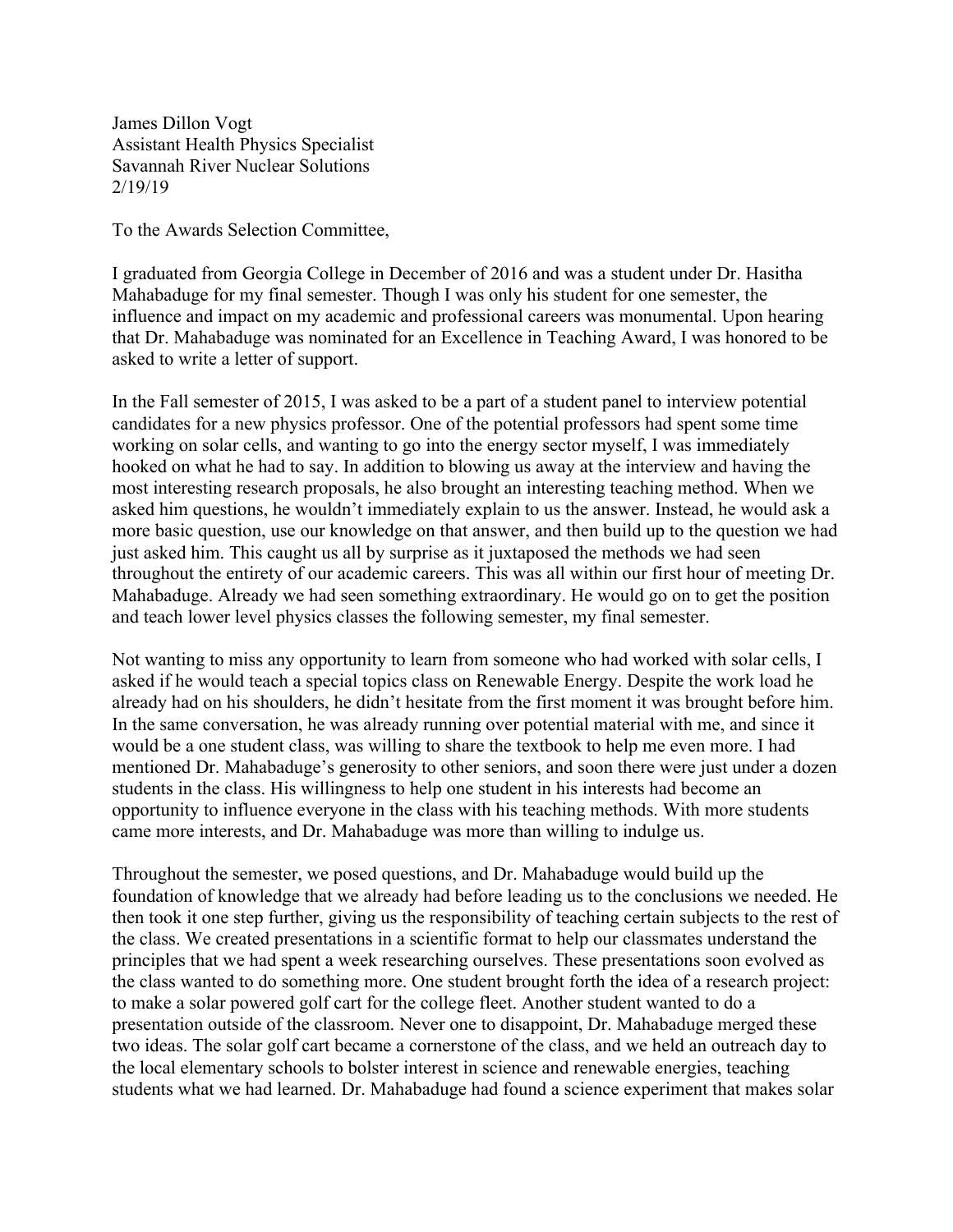cells out of berries and made that into something relatable the children would enjoy. It was an overwhelming success and continues to be something the college offers today.

Dr. Mahabaduge didn't stop caring for his students, even off the college campus. During the presentations, Dr. Mahabaduge saw potential within me to be a better presenter and public speaker. He approached me after class one day about looking into an organization dedicated to improving speaking and leadership skills. Once again, Dr. Mahabaduge went a step beyond and offered to drive me to the meeting, a 45-minute drive from Milledgeville to Greensboro. As a new member, I would need a mentor, someone who had been in Toastmaster's for a while, and someone who would be easy to contact and talk to. Dr. Mahabaduge stepped up immediately, and I couldn't refuse. He continued to give me a ride to Greensboro every other week, even after I had graduated, until it came time for me to leave Milledgeville. Contact didn't fall off with Dr. Mahabaduge even then, and the opportunities he allowed me continued to roll in.

Though I was only able to study under him for one semester, I have seen the impact he has had across the campus since I've been gone. The research groups he has are still strong and love what they're doing. The college still benefits from the solar golf cart and has recently increased the number of solar golf carts on campus. The elementary outreach program has gotten bigger and better each year and impacts the students as they continue into middle school and beyond. Dr. Mahabaduge takes the time and effort to make sure that each student leaves his tutelage better and brighter than when they first came to him, and in doing so doesn't just impact the student; he has had a massive impact on Georgia College and the surrounding community as a whole.

Thank you for taking the time to read this letter. To have summarized Dr. Hasitha Mahabaduge's work any shorter would have been not only a disservice to him but to Georgia College as well. There is no one I could recommend more highly for an honor like this.

Sincerely,

James Dillon Vogt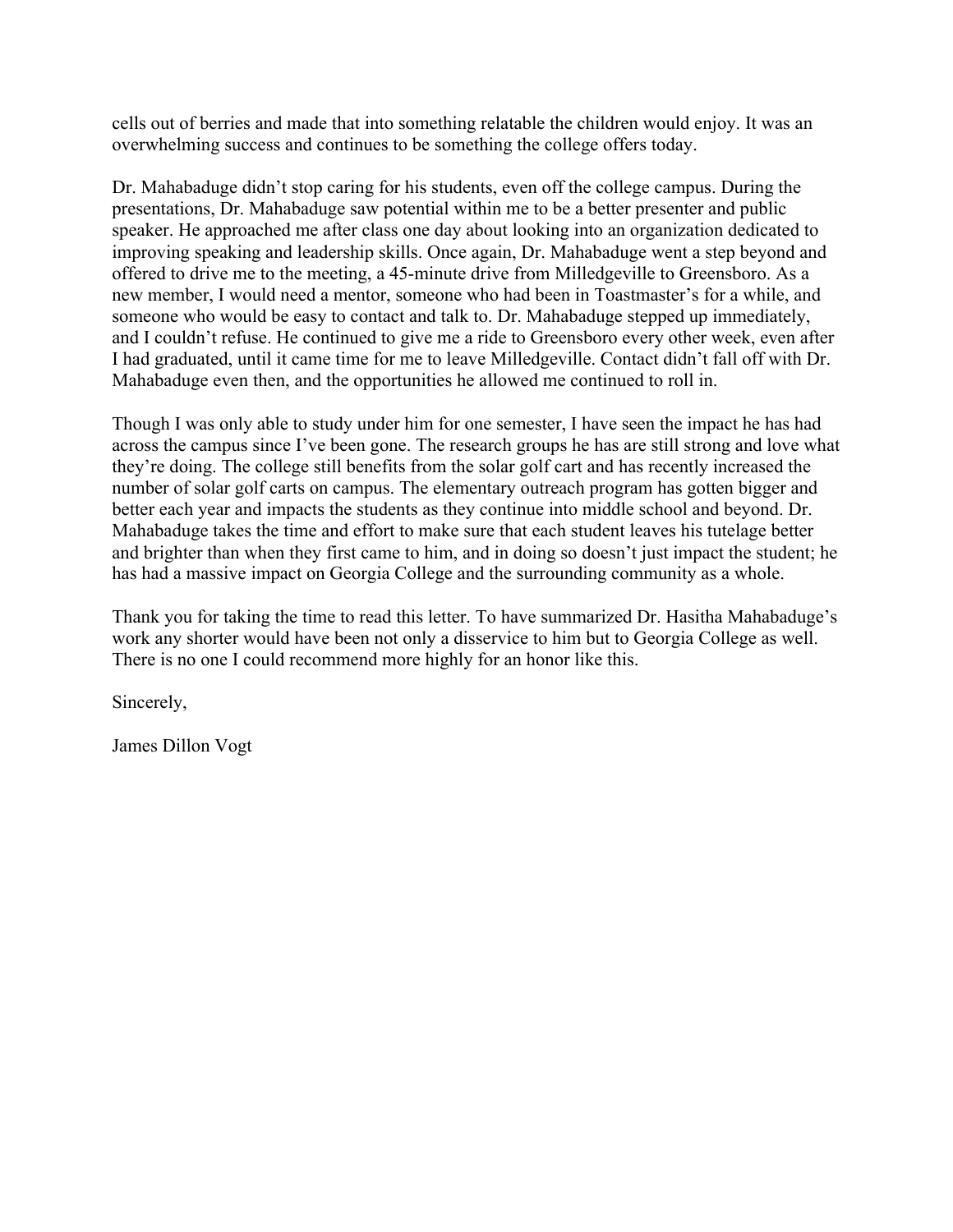#### **Supporting Documents**

| Course                                    | <b>B.</b> Excellent Teacher |      | C. Excellent Course |      | D. Average of B $&$ C |      |
|-------------------------------------------|-----------------------------|------|---------------------|------|-----------------------|------|
| (PHYS)                                    | Raw                         | Adj. | Raw                 | Adj. | Raw                   | Adj. |
| 1111 Introductory<br>Physics (Fall 2018)  | 4.1                         | 4.0  | 3.9                 | 3.7  | 4.0                   | 3.9  |
| 4950 Thermo.<br>(Fall 2018)               | 4.6                         | 4.3  | 4.5                 | 3.9  | 4.6                   | 4.1  |
| 2211 Principles of<br>Physics (Sp. 2018)  | 4.9                         | 4.5  | 4.8                 | 4.1  | 4.9                   | 4.4  |
| 4950 Statistical<br>Physics (Sp. 2018)    | 4.4                         | 4.2  | 4.2                 | 3.8  | 4.3                   | 4.0  |
| 1111 Introductory<br>Physics (Fall 2017)  | 4.0                         | 4.1  | 3.6                 | 3.8  | 3.8                   | 3.9  |
| 2211 Principles of<br>Physics (Fall 2017) | 3.8                         | 3.6  | 3.5                 | 3.1  | 3.7                   | 3.4  |
| 3100 Electricity &<br>Mag. (Sp. 2017)     | 3.2                         | 3.1  | 2.9                 | 2.8  | 3.1                   | 3.0  |
| 4950 Statistical<br>Physics $(Sp. 2017)$  | 4.7                         | 4.7  | 4.1                 | 4.0  | 4.4                   | 4.4  |

Student Evaluation Responses

### **Intentionally integrating research and library instructions into coursework**

The ability to know when there is a need for information, to be able to identify, locate, evaluate, and effectively and responsibly use and share that information for the problem at hand is defined as information literacy, according to the National Forum on Information Literacy. By integrating library resources and research instruction into the course, students were prepared to position themselves at the forefront of knowledge in fields that are rapidly developing. Students learned the iterative processes of researching, creating, revising, and disseminating information, while seeking multiple perspectives during the information gathering phase. Pre and post tests on information literacy show improvements in all 6 learning outcomes of information literacy (unpublished outcomes of information literacy (unpublished Figure 1: Pre and posttest data on information literacy data).



*for one of the upper level physics course*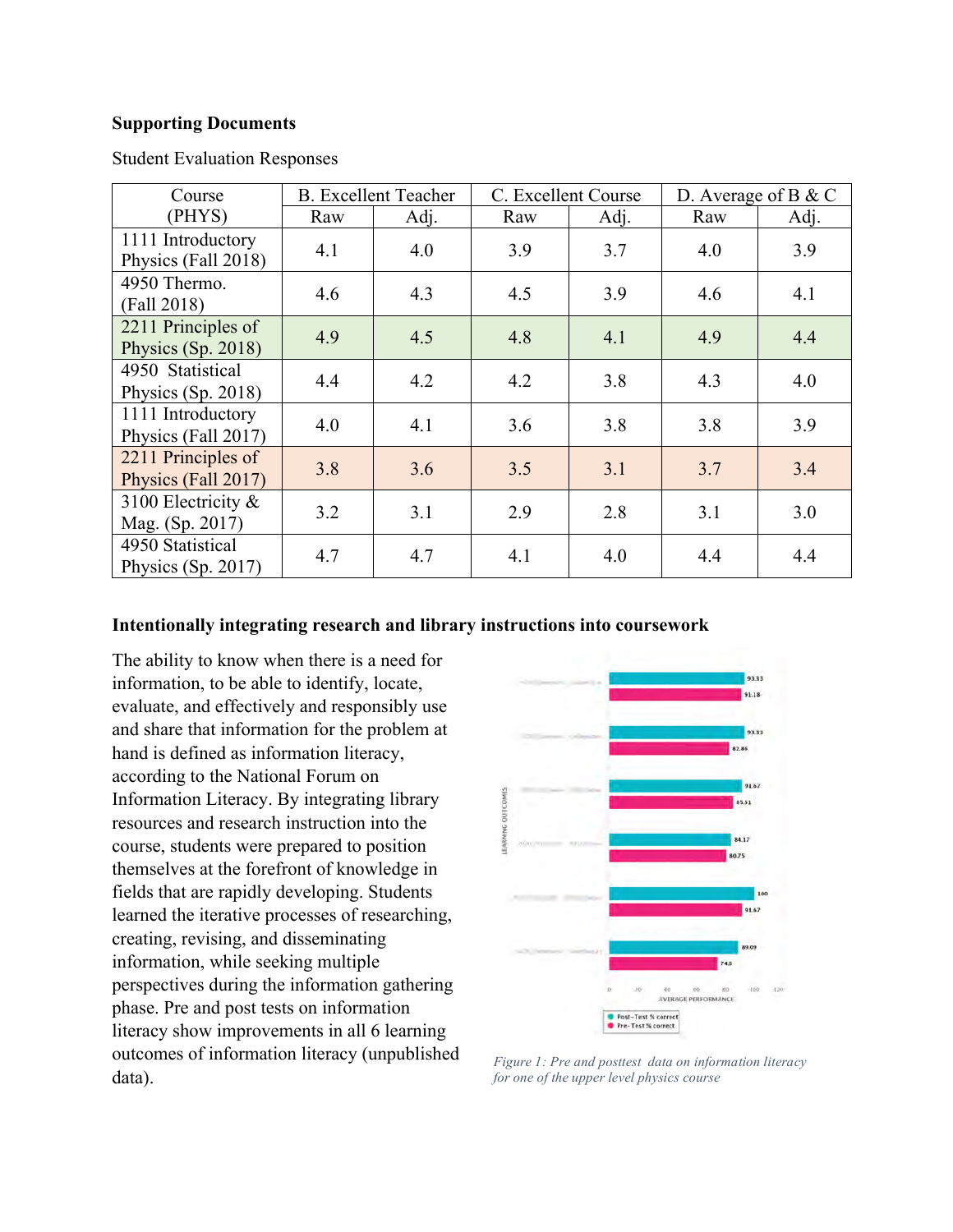### **Relevant Scholarship of Teaching and Learning Conference Presentations**

- Hasitha Mahabaduge, and Jeffery Dowdy, *Integrating Information Literacy into Coursework*, SoTL Commons Conference, Savannah-GA 27. (2019).
- Hasitha Mahabaduge, Karen Berman, Tsu-Ming Chiang, Kalina Manoylov, Kelly Massey, Doreen (Dee) Sams, *Undergraduate Research and Creative Endeavors: Lessons from a Professional Learning Community*, USG T&L Conference, Athens- GA (2018)
- Hasitha Mahabaduge, *Integrating Undergraduate Research into Coursework: A Project Based Approach*, International Society for the Scholarship of Teaching & Learning conference, Calgary-Alberta, Canada (2017)
- Hasitha Mahabaduge, and Jeff Dowdy, *Training the Next Generation of Renewable Energy Leaders*  by Integrating Research and Library Resources into Coursework, 1<sup>st</sup> World Congress on Undergraduate Research, Doha, Qatar (2016)
- Jeff Dowdy, Hasitha Mahabaduge, Nancy Davis-Bray, *Re-integrating the library and the classroom through a "Faculty Fellows" project*,  $28^{th}$  GA COMO Conference, Athens- GA (2016)

# **LEAP signature work and Community-based Engaged Learning (C-bEL)**

Liberal Education and America's Promise (LEAP) promotes students' signature work to prepare students to complete a substantial cross-disciplinary project in a topic significant to the student and society. Most of the upper level physics courses I teach are designed with a focus on handson research and community-based projects. Retrofitting a solar powered golf cart is one of the classic examples of students' signature work as described in the LEAP initiative. The community-based projects for the courses are designed to let students pursue their own signature work, applying the knowledge they gained from the course. In order to prepare my students to be competent communicators, irrespective of the course, all upper level physics students who take courses with me have the opportunity to do at least one scientific presentation. If the students are enrolled in a course where we conduct the renewable energy workshop for elementary schools, they will be doing two sets of presentations. One targeting an audience with physics background and the other at the level of elementary school students. All of these presentations are peer evaluated using Toastmasters International speech evaluation criteria.

# **Relevant Scholarship of Teaching and Learning Conference Presentations**

(\* indicates undergraduate student co-authors/presenters)

- Hasitha Mahabaduge, and Nick Palmer\*, *Impact of Community-based Engaged Learning as a High Impact Practice*, SoTL Commons Conference, Savannah-GA 45. (2019)
- Nick Palmer\*, and Hasitha Mahabaduge, *Community-based Engaged Learning: An Application of Renewable Energy Technology*, Bulletin of the APS, 62 (2018)
- Hasitha Mahabaduge, Nick Palmer\*, Daniel Sexton\*, and James Dillon Vogt\*, *Impact of Students' Signature Work on Employability*, USG T&L Conference, Athens- GA (2018)
- Hasitha Mahabaduge, Anderson Kendrick\*, and James Dillon Vogt\*, *Students' Signature Projects: A Qualitative Analysis*, USG T&L Conference, Athens- GA (2017)
- Hasitha Mahabaduge, *Integrating Research into the Curriculum: Creating Opportunities for Students' Signature Work*, 31st Annual National Conference on Undergraduate Research, Memphis-TN (2017)

# **Mentored Undergraduate Research**

Since I joined Georgia College, I maintain an active research group. My research students have presented their research at numerous conferences. I would like to highlight two of our achievements. During summer 2017, we received a highly competitive NSF-funded summer research opportunity to conduct research at the University of Nebraska – Lincoln. I conducted